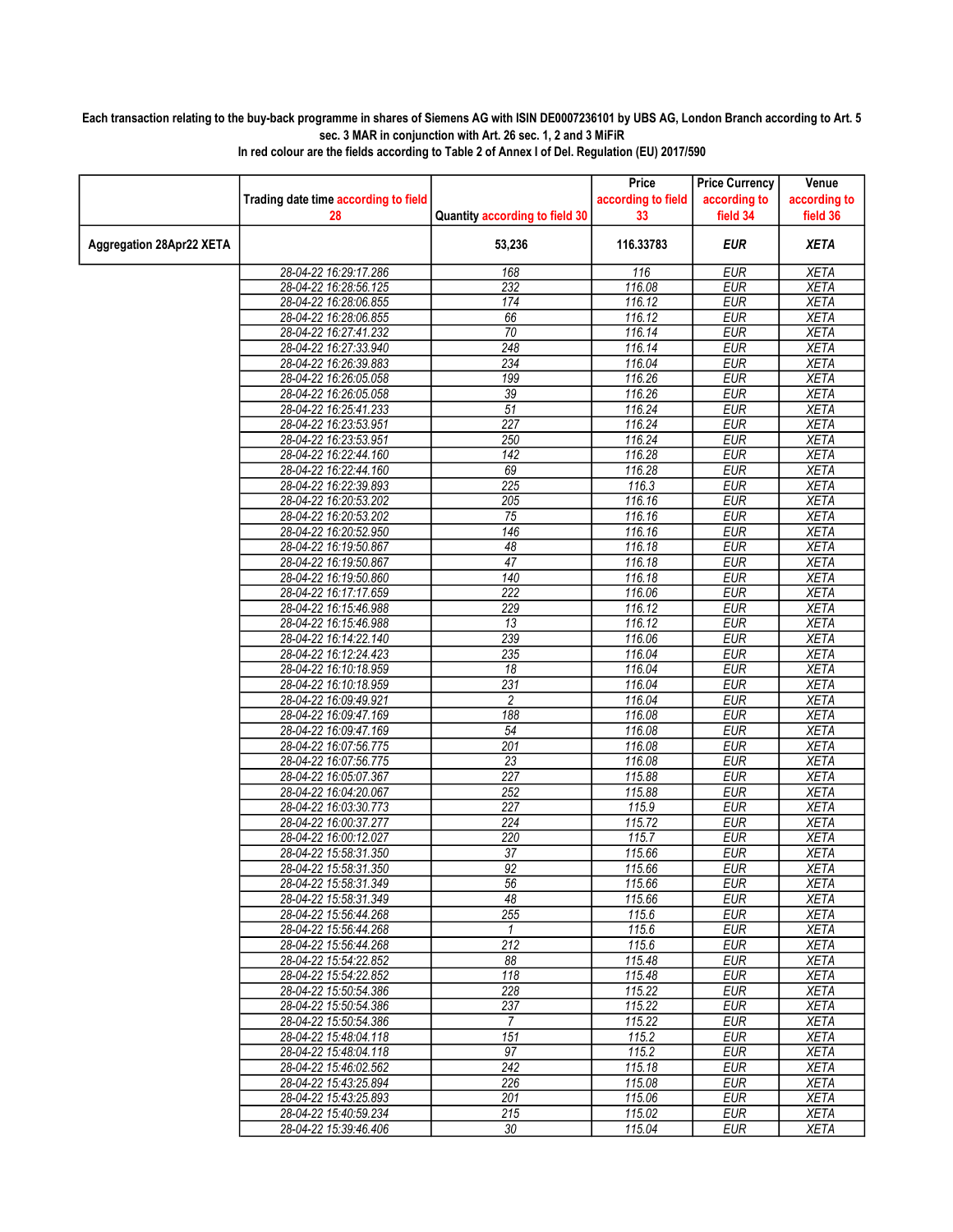| 28-04-22 15:39:46.406 | 196            | 115.04 | <b>EUR</b> | <b>XETA</b> |
|-----------------------|----------------|--------|------------|-------------|
| 28-04-22 15:37:59.600 | 229            | 115    | <b>EUR</b> | <b>XETA</b> |
| 28-04-22 15:35:54.171 | 222            | 114.8  | <b>EUR</b> | <b>XETA</b> |
|                       |                |        |            |             |
| 28-04-22 15:35:54.171 | 5              | 114.8  | <b>EUR</b> | <b>XETA</b> |
| 28-04-22 15:35:54.171 | 234            | 114.8  | <b>EUR</b> | <b>XETA</b> |
| 28-04-22 15:35:51.436 | $\sqrt{5}$     | 114.8  | <b>EUR</b> | <b>XETA</b> |
| 28-04-22 15:32:52.280 | 54             | 114.76 | <b>EUR</b> | <b>XETA</b> |
| 28-04-22 15:32:52.280 | 183            | 114.76 | <b>EUR</b> | <b>XETA</b> |
|                       |                |        |            |             |
| 28-04-22 15:30:35.090 | 86             | 114.86 | <b>EUR</b> | <b>XETA</b> |
| 28-04-22 15:30:35.090 | 142            | 114.86 | <b>EUR</b> | <b>XETA</b> |
| 28-04-22 15:30:00.069 | 189            | 114.92 | <b>EUR</b> | <b>XETA</b> |
| 28-04-22 15:30:00.063 | 41             | 114.92 | <b>EUR</b> | <b>XETA</b> |
| 28-04-22 15:27:49.823 | 214            | 114.92 | <b>EUR</b> | <b>XETA</b> |
|                       |                |        |            |             |
| 28-04-22 15:25:16.939 | 212            | 115.04 | <b>EUR</b> | <b>XETA</b> |
| 28-04-22 15:25:16.939 | 3              | 115.04 | <b>EUR</b> | <b>XETA</b> |
| 28-04-22 15:25:00.420 | 255            | 115.08 | <b>EUR</b> | <b>XETA</b> |
| 28-04-22 15:22:27.419 | 236            | 115.48 | <b>EUR</b> | <b>XETA</b> |
| 28-04-22 15:20:31.773 | 219            | 115.32 | <b>EUR</b> | <b>XETA</b> |
|                       |                |        |            |             |
| 28-04-22 15:20:31.773 | 208            | 115.32 | <b>EUR</b> | <b>XETA</b> |
| 28-04-22 15:20:04.058 | 208            | 115.52 | <b>EUR</b> | <b>XETA</b> |
| 28-04-22 15:17:51.864 | 21             | 115.2  | <b>EUR</b> | <b>XETA</b> |
| 28-04-22 15:16:11.156 | 98             | 115.02 | <b>EUR</b> | <b>XETA</b> |
| 28-04-22 15:16:11.156 | 135            | 115.02 | <b>EUR</b> | <b>XETA</b> |
|                       |                |        |            |             |
| 28-04-22 15:16:11.156 | 223            | 115.02 | <b>EUR</b> | <b>XETA</b> |
| 28-04-22 15:13:18.841 | 255            | 114.86 | <b>EUR</b> | <b>XETA</b> |
| 28-04-22 15:10:44.439 | 60             | 115    | <b>EUR</b> | <b>XETA</b> |
| 28-04-22 15:10:44.439 | 162            | 115    | <b>EUR</b> | <b>XETA</b> |
| 28-04-22 15:10:03.564 | $\overline{c}$ | 114.94 | <b>EUR</b> | <b>XETA</b> |
|                       |                |        |            |             |
| 28-04-22 15:10:03.564 | 242            | 114.94 | <b>EUR</b> | <b>XETA</b> |
| 28-04-22 15:08:41.196 | 53             | 115.12 | <b>EUR</b> | <b>XETA</b> |
| 28-04-22 15:08:41.196 | 160            | 115.12 | <b>EUR</b> | <b>XETA</b> |
| 28-04-22 15:07:01.470 | 243            | 115.04 | <b>EUR</b> | <b>XETA</b> |
| 28-04-22 15:07:01.470 | 209            | 115.04 | <b>EUR</b> | <b>XETA</b> |
|                       |                |        |            |             |
| 28-04-22 15:04:04.637 | 209            | 115    | <b>EUR</b> | <b>XETA</b> |
| 28-04-22 15:01:20.735 | 251            | 115.24 | <b>EUR</b> | <b>XETA</b> |
| 28-04-22 14:59:34.769 | 244            | 115.7  | <b>EUR</b> | <b>XETA</b> |
| 28-04-22 14:57:22.034 | 223            | 115.78 | <b>EUR</b> | <b>XETA</b> |
| 28-04-22 14:55:08.904 | 182            | 115.96 | <b>EUR</b> | <b>XETA</b> |
| 28-04-22 14:55:08.904 | 47             | 115.96 | <b>EUR</b> | <b>XETA</b> |
|                       |                |        |            |             |
| 28-04-22 14:52:37.906 | 231            | 115.88 | <b>EUR</b> | <b>XETA</b> |
| 28-04-22 14:52:37.906 | 21             | 115.88 | <b>EUR</b> | <b>XETA</b> |
| 28-04-22 14:52:02.514 | 230            | 115.78 | <b>EUR</b> | <b>XETA</b> |
| 28-04-22 14:49:52.210 | 27             | 116.12 | <b>EUR</b> | <b>XETA</b> |
| 28-04-22 14:49:52.210 | 64             | 116.12 | <b>EUR</b> | <b>XETA</b> |
| 28-04-22 14:49:52.210 | 158            | 116.12 | <b>EUR</b> | <b>XETA</b> |
|                       |                |        |            |             |
| 28-04-22 14:47:27.339 | 226            | 116.08 | <b>EUR</b> | <b>XETA</b> |
| 28-04-22 14:46:56.922 | 154            | 116.12 | <b>EUR</b> | <b>XETA</b> |
| 28-04-22 14:46:56.921 | 66             | 116.12 | <b>EUR</b> | <b>XETA</b> |
| 28-04-22 14:43:30.226 | 234            | 115.8  | <b>EUR</b> | <b>XETA</b> |
| 28-04-22 14:41:18.498 | 205            | 116    | <b>EUR</b> | <b>XETA</b> |
|                       |                |        |            |             |
| 28-04-22 14:40:14.231 | 239            | 116.02 | <b>EUR</b> | <b>XETA</b> |
| 28-04-22 14:38:05.575 | 230            | 116.16 | <b>EUR</b> | <b>XETA</b> |
| 28-04-22 14:36:34.322 | 236            | 116.18 | <b>EUR</b> | <b>XETA</b> |
| 28-04-22 14:33:42.087 | 246            | 116.28 | <b>EUR</b> | <b>XETA</b> |
| 28-04-22 14:31:23.286 | 239            | 116.6  | <b>EUR</b> | <b>XETA</b> |
|                       |                | 116.6  |            |             |
| 28-04-22 14:30:24.283 | 133            |        | <b>EUR</b> | <b>XETA</b> |
| 28-04-22 14:30:24.278 | 30             | 116.6  | <b>EUR</b> | <b>XETA</b> |
| 28-04-22 14:30:24.278 | 47             | 116.6  | <b>EUR</b> | <b>XETA</b> |
| 28-04-22 14:29:39.976 | 215            | 116.6  | <b>EUR</b> | <b>XETA</b> |
| 28-04-22 14:26:51.474 | 221            | 116.78 | <b>EUR</b> | <b>XETA</b> |
| 28-04-22 14:24:20.962 | 246            | 116.94 | <b>EUR</b> | <b>XETA</b> |
|                       |                |        |            |             |
| 28-04-22 14:20:01.577 | 23             | 116.7  | <b>EUR</b> | <b>XETA</b> |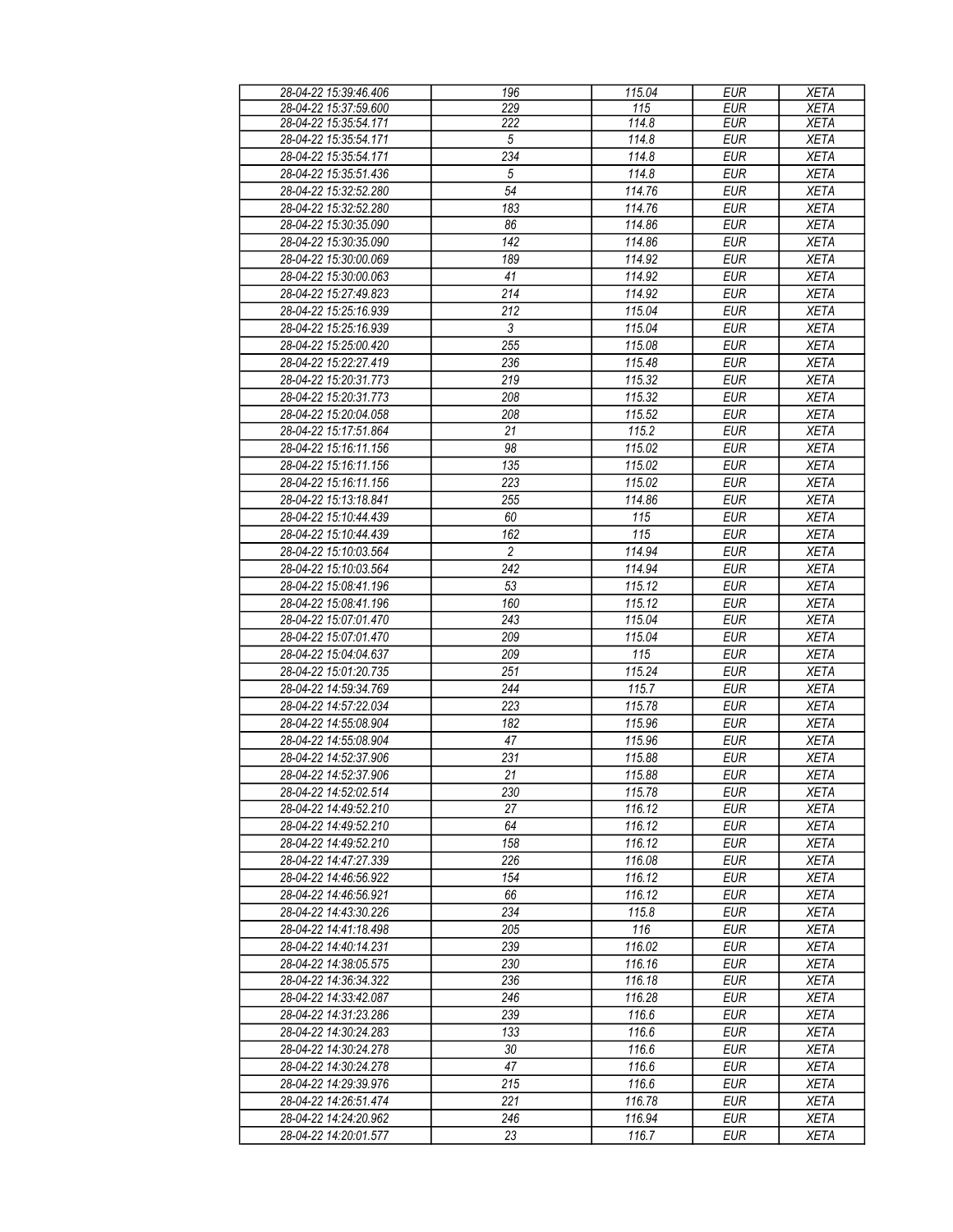| 28-04-22 14:20:01.577 | 185            | 116.7  | <b>EUR</b>               | <b>XETA</b> |
|-----------------------|----------------|--------|--------------------------|-------------|
| 28-04-22 14:15:56.691 | 240            | 116.76 | <b>EUR</b>               | <b>XETA</b> |
| 28-04-22 14:13:09.984 | 88             | 116.84 | <b>EUR</b>               | <b>XETA</b> |
| 28-04-22 14:13:09.985 | $\overline{g}$ | 116.84 | <b>EUR</b>               | <b>XETA</b> |
| 28-04-22 14:13:09.985 | 129            | 116.84 | <b>EUR</b>               | XETA        |
| 28-04-22 14:12:17.598 | 142            | 116.72 | <b>EUR</b>               | <b>XETA</b> |
| 28-04-22 14:12:17.598 | 97             | 116.72 | <b>EUR</b>               | <b>XETA</b> |
| 28-04-22 14:10:14.916 | 225            | 117    | <b>EUR</b>               | <b>XETA</b> |
|                       | 11             |        |                          |             |
| 28-04-22 14:06:58.179 |                | 116.88 | <b>EUR</b>               | <b>XETA</b> |
| 28-04-22 14:06:58.179 | 199            | 116.88 | <b>EUR</b>               | <b>XETA</b> |
| 28-04-22 14:04:10.669 | 240            | 116.86 | <b>EUR</b>               | <b>XETA</b> |
| 28-04-22 14:04:10.668 | 14             | 116.86 | <b>EUR</b>               | <b>XETA</b> |
| 28-04-22 14:00:02.814 | 225            | 116.78 | <b>EUR</b>               | <b>XETA</b> |
| 28-04-22 13:58:14.402 | 244            | 116.78 | <b>EUR</b>               | <b>XETA</b> |
| 28-04-22 13:55:15.795 | 83             | 116.86 | <b>EUR</b>               | <b>XETA</b> |
| 28-04-22 13:55:15.795 | 132            | 116.86 | <b>EUR</b>               | <b>XETA</b> |
| 28-04-22 13:54:06.579 | 100            | 116.88 | EUR                      | <b>XETA</b> |
| 28-04-22 13:54:06.579 | 151            | 116.88 | <b>EUR</b>               | <b>XETA</b> |
| 28-04-22 13:50:52.947 | 248            | 117.1  | <b>EUR</b>               | <b>XETA</b> |
| 28-04-22 13:48:23.818 | 24             | 117.24 | <b>EUR</b>               | <b>XETA</b> |
| 28-04-22 13:48:23.818 | 182            | 117.24 | <b>EUR</b>               | <b>XETA</b> |
| 28-04-22 13:45:51.832 | 230            | 117.34 | <b>EUR</b>               | <b>XETA</b> |
| 28-04-22 13:42:15.189 | 231            | 117.32 | <b>EUR</b>               | <b>XETA</b> |
| 28-04-22 13:42:14.938 | $\mathbf{1}$   | 117.32 | <b>EUR</b>               | <b>XETA</b> |
| 28-04-22 13:40:05.852 | 216            | 117.14 | <b>EUR</b>               | <b>XETA</b> |
| 28-04-22 13:40:05.852 | 232            | 117.14 | <b>EUR</b>               | <b>XETA</b> |
| 28-04-22 13:35:26.100 | 238            | 116.82 | <b>EUR</b>               | <b>XETA</b> |
| 28-04-22 13:32:32.629 | 231            | 116.96 | <b>EUR</b>               | <b>XETA</b> |
| 28-04-22 13:29:55.550 | 221            | 117.18 | <b>EUR</b>               | <b>XETA</b> |
| 28-04-22 13:25:24.535 | 220            | 117.52 | <b>EUR</b>               | XETA        |
|                       |                |        |                          |             |
| 28-04-22 13:23:43.020 | 213            | 117.4  | <b>EUR</b><br><b>EUR</b> | <b>XETA</b> |
| 28-04-22 13:17:41.460 | 246            | 117.12 |                          | <b>XETA</b> |
| 28-04-22 13:16:58.743 | 251            | 117.16 | <b>EUR</b>               | <b>XETA</b> |
| 28-04-22 13:14:33.003 | 53             | 117.36 | <b>EUR</b>               | <b>XETA</b> |
| 28-04-22 13:14:33.003 | 30             | 117.36 | <b>EUR</b>               | <b>XETA</b> |
| 28-04-22 13:14:33.003 | 148            | 117.36 | <b>EUR</b>               | <b>XETA</b> |
| 28-04-22 13:10:28.364 | 160            | 117.34 | <b>EUR</b>               | <b>XETA</b> |
| 28-04-22 13:10:28.364 | 54             | 117.34 | <b>EUR</b>               | <b>XETA</b> |
| 28-04-22 13:10:26.345 | $\mathbf{1}$   | 117.34 | <b>EUR</b>               | <b>XETA</b> |
| 28-04-22 13:07:18.917 | 241            | 117.38 | <b>EUR</b>               | <b>XETA</b> |
| 28-04-22 13:04:17.557 | 229            | 117.42 | <b>EUR</b>               | <b>XETA</b> |
| 28-04-22 13:00:05.165 | 222            | 117.46 | <b>EUR</b>               | <b>XETA</b> |
| 28-04-22 12:57:29.183 | 232            | 117.38 | <b>EUR</b>               | <b>XETA</b> |
| 28-04-22 12:57:29.183 | 4              | 117.38 | <b>EUR</b>               | <b>XETA</b> |
| 28-04-22 12:53:13.903 | 234            | 117.36 | <b>EUR</b>               | <b>XETA</b> |
| 28-04-22 12:51:36.119 | 231            | 117.4  | <b>EUR</b>               | <b>XETA</b> |
| 28-04-22 12:48:29.759 | 208            | 117.5  | <b>EUR</b>               | <b>XETA</b> |
| 28-04-22 12:43:04.794 | 218            | 117.58 | <b>EUR</b>               | <b>XETA</b> |
| 28-04-22 12:41:03.616 | 213            | 117.64 | <b>EUR</b>               | <b>XETA</b> |
| 28-04-22 12:36:42.559 | 8              | 117.64 | <b>EUR</b>               | <b>XETA</b> |
| 28-04-22 12:36:42.559 | 222            | 117.64 | <b>EUR</b>               | <b>XETA</b> |
| 28-04-22 12:34:09.104 | 171            | 117.62 | <b>EUR</b>               | <b>XETA</b> |
| 28-04-22 12:34:08.190 | 39             | 117.62 | <b>EUR</b>               | <b>XETA</b> |
| 28-04-22 12:31:10.759 | 57             | 117.56 | <b>EUR</b>               | <b>XETA</b> |
| 28-04-22 12:31:10.757 | 188            | 117.56 | <b>EUR</b>               | <b>XETA</b> |
| 28-04-22 12:27:45.257 | 244            | 117.46 | <b>EUR</b>               | <b>XETA</b> |
| 28-04-22 12:27:45.257 | 244            | 117.46 | <b>EUR</b>               | <b>XETA</b> |
| 28-04-22 12:25:47.595 | 207            | 117.26 | <b>EUR</b>               | <b>XETA</b> |
|                       |                |        |                          |             |
| 28-04-22 12:22:11.496 | 124<br>81      | 117.22 | <b>EUR</b>               | <b>XETA</b> |
| 28-04-22 12:22:11.496 |                | 117.22 | <b>EUR</b>               | <b>XETA</b> |
| 28-04-22 12:21:00.848 | 230            | 117.22 | <b>EUR</b>               | <b>XETA</b> |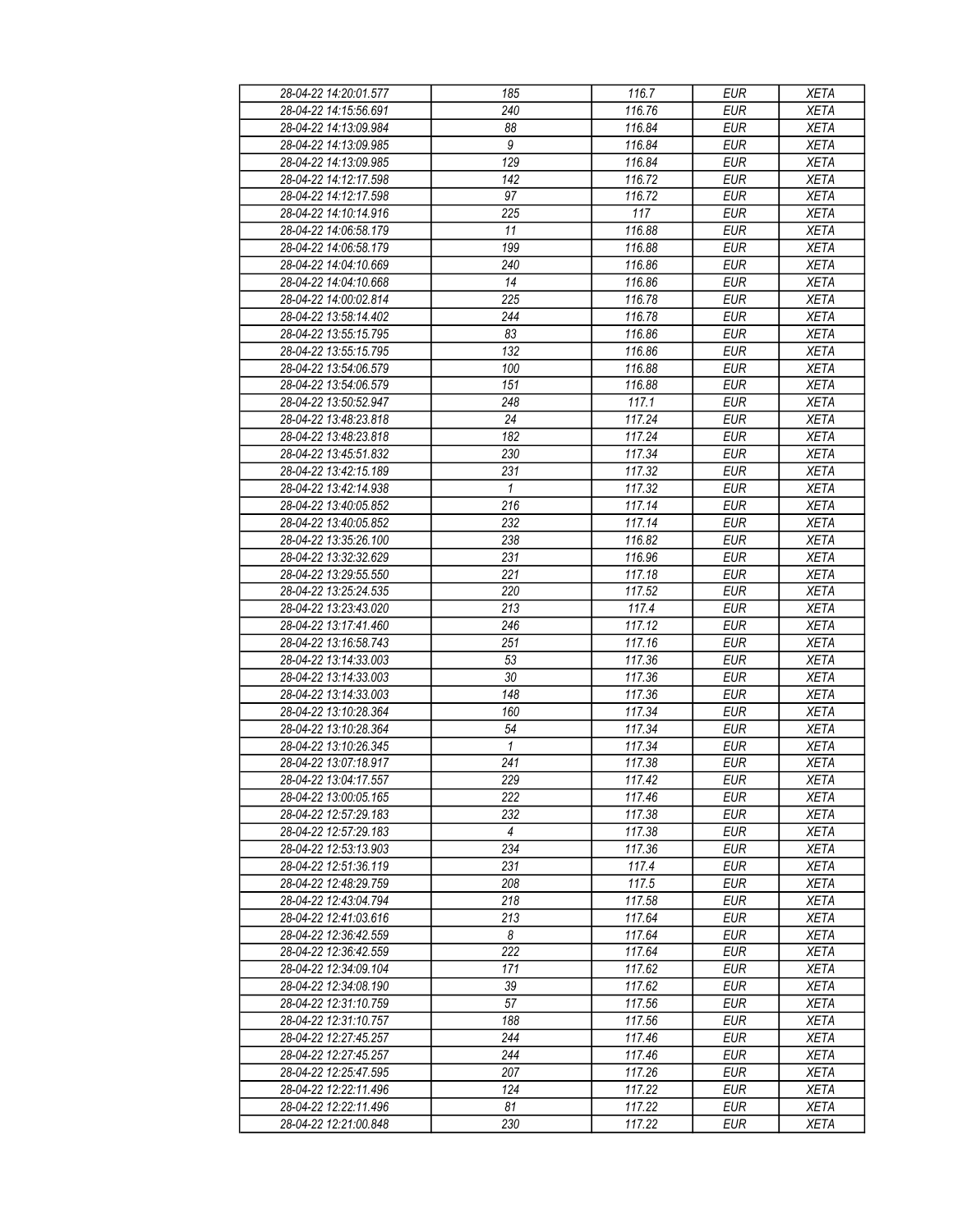| 28-04-22 12:15:29.803 | 70           | 117.16 | <b>EUR</b> | <b>XETA</b> |
|-----------------------|--------------|--------|------------|-------------|
| 28-04-22 12:15:29.803 | 149          | 117.16 | <b>EUR</b> | <b>XETA</b> |
| 28-04-22 12:10:40.974 | 173          | 117.18 | <b>EUR</b> | <b>XETA</b> |
| 28-04-22 12:10:40.974 | 39           | 117.18 | <b>EUR</b> | <b>XETA</b> |
|                       |              |        | <b>EUR</b> |             |
| 28-04-22 12:05:13.073 | 64           | 116.86 |            | <b>XETA</b> |
| 28-04-22 12:05:08.484 | 148          | 116.86 | <b>EUR</b> | <b>XETA</b> |
| 28-04-22 12:02:07.318 | 9            | 116.76 | <b>EUR</b> | <b>XETA</b> |
| 28-04-22 12:02:07.320 | 205          | 116.78 | <b>EUR</b> | <b>XETA</b> |
| 28-04-22 12:02:07.318 | 38           | 116.76 | <b>EUR</b> | <b>XETA</b> |
| 28-04-22 12:02:07.318 | 42           | 116.76 | <b>EUR</b> | <b>XETA</b> |
| 28-04-22 12:02:07.320 |              |        |            |             |
|                       | 38           | 116.76 | <b>EUR</b> | <b>XETA</b> |
| 28-04-22 12:02:07.318 | 85           | 116.76 | <b>EUR</b> | <b>XETA</b> |
| 28-04-22 12:02:07.318 | 199          | 116.76 | <b>EUR</b> | <b>XETA</b> |
| 28-04-22 11:55:40.838 | 209          | 116.66 | <b>EUR</b> | <b>XETA</b> |
| 28-04-22 11:50:26.905 | 232          | 116.56 | <b>EUR</b> | <b>XETA</b> |
| 28-04-22 11:48:20.945 | 248          | 116.58 | <b>EUR</b> | <b>XETA</b> |
| 28-04-22 11:45:00.329 | 248          | 116.68 | <b>EUR</b> | <b>XETA</b> |
| 28-04-22 11:39:39.292 |              |        |            |             |
|                       | 186          | 116.64 | <b>EUR</b> | <b>XETA</b> |
| 28-04-22 11:39:39.291 | 62           | 116.64 | <b>EUR</b> | <b>XETA</b> |
| 28-04-22 11:35:13.928 | 108          | 116.7  | <b>EUR</b> | <b>XETA</b> |
| 28-04-22 11:35:13.928 | 142          | 116.7  | <b>EUR</b> | <b>XETA</b> |
| 28-04-22 11:31:41.477 | 207          | 116.66 | <b>EUR</b> | <b>XETA</b> |
| 28-04-22 11:31:41.477 | 39           | 116.66 | <b>EUR</b> | <b>XETA</b> |
| 28-04-22 11:29:07.983 | 222          | 116.64 | <b>EUR</b> | <b>XETA</b> |
| 28-04-22 11:29:07.983 |              |        |            |             |
|                       | 190          | 116.64 | <b>EUR</b> | <b>XETA</b> |
| 28-04-22 11:29:07.983 | 51           | 116.64 | <b>EUR</b> | <b>XETA</b> |
| 28-04-22 11:24:21.635 | 228          | 116.48 | <b>EUR</b> | <b>XETA</b> |
| 28-04-22 11:19:49.649 | 249          | 116.5  | <b>EUR</b> | <b>XETA</b> |
| 28-04-22 11:17:06.882 | 71           | 116.64 | <b>EUR</b> | <b>XETA</b> |
| 28-04-22 11:17:02.027 | 141          | 116.64 | <b>EUR</b> | <b>XETA</b> |
| 28-04-22 11:10:59.615 | 232          | 116.76 | <b>EUR</b> | <b>XETA</b> |
|                       |              |        |            |             |
| 28-04-22 11:07:34.930 | 214          | 116.9  | <b>EUR</b> | <b>XETA</b> |
| 28-04-22 11:07:13.386 | $\mathbf{1}$ | 116.88 | <b>EUR</b> | <b>XETA</b> |
| 28-04-22 11:04:44.333 | 119          | 116.66 | <b>EUR</b> | <b>XETA</b> |
| 28-04-22 11:04:44.333 | 122          | 116.66 | <b>EUR</b> | <b>XETA</b> |
| 28-04-22 11:04:41.847 | 253          | 116.68 | <b>EUR</b> | <b>XETA</b> |
| 28-04-22 11:01:13.941 | 112          | 116.66 | <b>EUR</b> | <b>XETA</b> |
| 28-04-22 11:01:13.941 | 118          | 116.66 | <b>EUR</b> | <b>XETA</b> |
|                       |              |        |            | <b>XETA</b> |
| 28-04-22 10:56:11.848 | 205          | 116.46 | <b>EUR</b> |             |
| 28-04-22 10:54:33.798 | 153          | 116.7  | <b>EUR</b> | <b>XETA</b> |
| 28-04-22 10:54:33.797 | 57           | 116.7  | <b>EUR</b> | <b>XETA</b> |
| 28-04-22 10:51:01.629 | 111          | 116.96 | <b>EUR</b> | <b>XETA</b> |
| 28-04-22 10:51:01.629 | 121          | 116.96 | <b>EUR</b> | <b>XETA</b> |
| 28-04-22 10:50:41.462 | 217          | 116.98 | <b>EUR</b> | <b>XETA</b> |
| 28-04-22 10:48:32.882 | 76           | 117.02 | <b>EUR</b> | <b>XETA</b> |
| 28-04-22 10:48:32.882 | 177          | 117.02 | <b>EUR</b> | <b>XETA</b> |
|                       |              |        |            |             |
| 28-04-22 10:46:01.254 | 209          | 116.92 | <b>EUR</b> | <b>XETA</b> |
| 28-04-22 10:44:24.698 | 255          | 116.98 | <b>EUR</b> | <b>XETA</b> |
| 28-04-22 10:39:14.616 | 213          | 117.1  | <b>EUR</b> | <b>XETA</b> |
| 28-04-22 10:35:41.295 | 235          | 117.08 | <b>EUR</b> | <b>XETA</b> |
| 28-04-22 10:35:26.881 | 242          | 117.1  | <b>EUR</b> | <b>XETA</b> |
| 28-04-22 10:31:21.563 | 160          | 116.94 | <b>EUR</b> | <b>XETA</b> |
| 28-04-22 10:31:21.563 | 52           | 116.94 | <b>EUR</b> | <b>XETA</b> |
|                       |              |        |            |             |
| 28-04-22 10:28:55.550 | 255          | 116.82 | <b>EUR</b> | <b>XETA</b> |
| 28-04-22 10:27:56.578 | 243          | 116.84 | <b>EUR</b> | <b>XETA</b> |
| 28-04-22 10:25:06.527 | 243          | 116.98 | <b>EUR</b> | <b>XETA</b> |
| 28-04-22 10:21:47.930 | 222          | 116.8  | <b>EUR</b> | <b>XETA</b> |
| 28-04-22 10:19:55.367 | 219          | 116.86 | <b>EUR</b> | <b>XETA</b> |
| 28-04-22 10:16:54.722 | 182          | 116.9  | <b>EUR</b> | <b>XETA</b> |
| 28-04-22 10:16:54.722 | 66           | 116.9  | <b>EUR</b> | <b>XETA</b> |
| 28-04-22 10:15:05.500 | 41           | 117.04 | <b>EUR</b> |             |
|                       |              |        |            | <b>XETA</b> |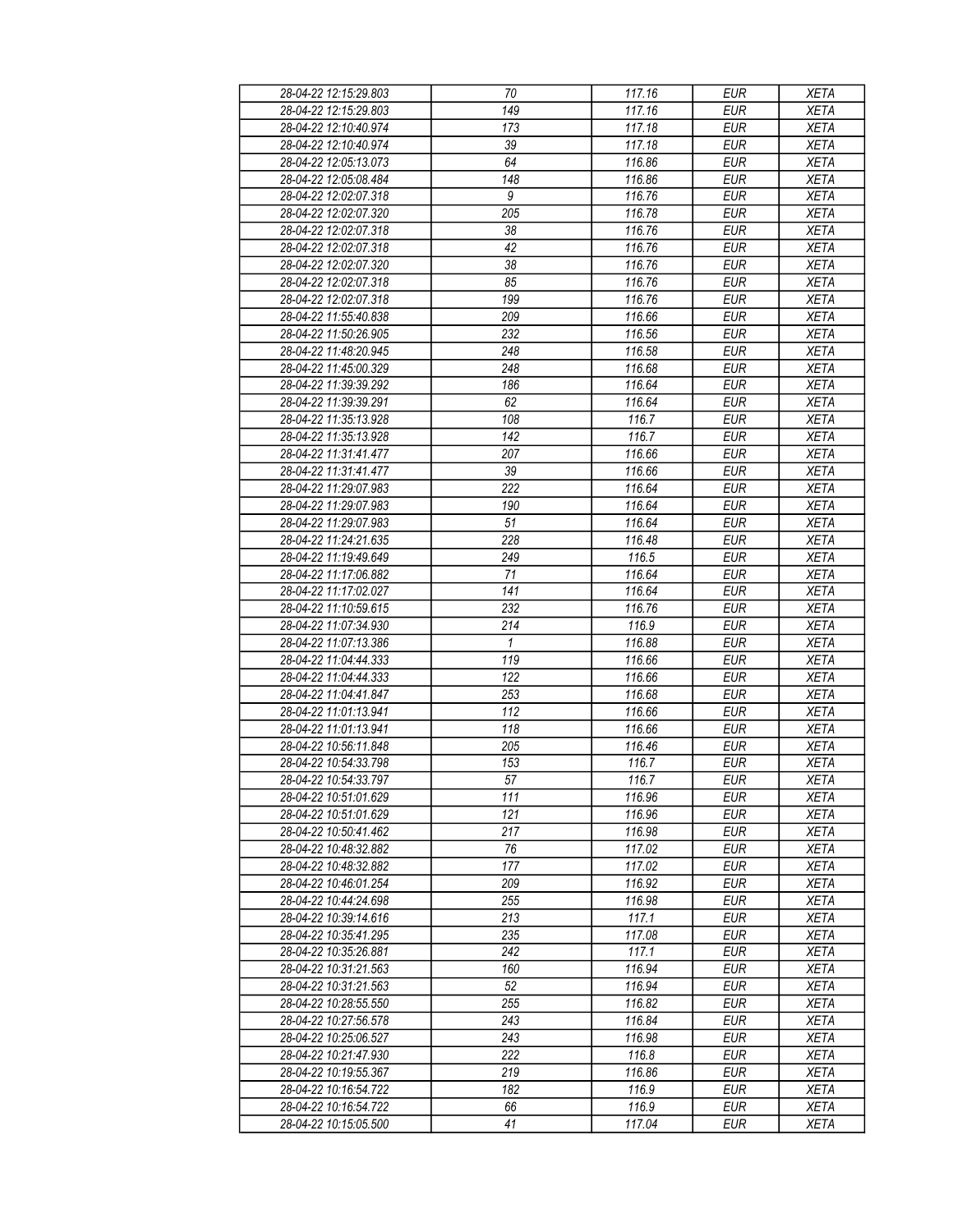| 28-04-22 10:15:05.500 | $\overline{7}$   | 117.04             | <b>EUR</b> | <b>XETA</b> |
|-----------------------|------------------|--------------------|------------|-------------|
| 28-04-22 10:15:05.500 | 165              | 117.04             | <b>EUR</b> | <b>XETA</b> |
| 28-04-22 10:13:50.726 | $\overline{20}$  | 117                | <b>EUR</b> | <b>XETA</b> |
| 28-04-22 10:13:50.726 | 202              | 117                | <b>EUR</b> | <b>XETA</b> |
| 28-04-22 10:11:31.830 | 138              | 116.88             | <b>EUR</b> | XETA        |
| 28-04-22 10:11:31.829 | 79               | 116.88             | <b>EUR</b> | <b>XETA</b> |
| 28-04-22 10:08:30.083 | 208              | 116.86             | <b>EUR</b> | <b>XETA</b> |
|                       | 47               | 116.86             | <b>EUR</b> | <b>XETA</b> |
| 28-04-22 10:08:30.053 |                  |                    |            |             |
| 28-04-22 10:07:05.867 | 243              | 116.9              | <b>EUR</b> | <b>XETA</b> |
| 28-04-22 10:03:35.435 | 249              | 116.96             | <b>EUR</b> | <b>XETA</b> |
| 28-04-22 10:02:24.731 | 6                | 116.92             | <b>EUR</b> | <b>XETA</b> |
| 28-04-22 10:02:24.731 | 215              | 116.92             | <b>EUR</b> | <b>XETA</b> |
| 28-04-22 10:00:51.627 | 255              | 116.96             | <b>EUR</b> | <b>XETA</b> |
| 28-04-22 09:55:55.014 | 233              | 116.98             | <b>EUR</b> | <b>XETA</b> |
| 28-04-22 09:52:50.029 | 17               | 116.98             | <b>EUR</b> | <b>XETA</b> |
| 28-04-22 09:52:50.028 | 147              | 116.98             | <b>EUR</b> | <b>XETA</b> |
| 28-04-22 09:52:50.028 | 51               | 116.98             | EUR        | <b>XETA</b> |
| 28-04-22 09:52:01.572 | $\overline{c}$   | 116.9              | <b>EUR</b> | <b>XETA</b> |
| 28-04-22 09:52:01.570 | 218              | 116.9              | <b>EUR</b> | <b>XETA</b> |
| 28-04-22 09:50:56.425 | 247              | 116.9              | <b>EUR</b> | <b>XETA</b> |
| 28-04-22 09:47:44.271 | 210              | 117                | <b>EUR</b> | <b>XETA</b> |
| 28-04-22 09:47:44.272 | 8                | 117                | <b>EUR</b> | <b>XETA</b> |
| 28-04-22 09:46:47.207 | 107              | 117.02             | <b>EUR</b> | <b>XETA</b> |
| 28-04-22 09:46:47.084 | 65               | 117.02             | <b>EUR</b> | <b>XETA</b> |
| 28-04-22 09:46:47.084 | 48               | 117.02             | <b>EUR</b> | <b>XETA</b> |
| 28-04-22 09:43:30.233 | $\overline{46}$  | 116.96             | <b>EUR</b> | <b>XETA</b> |
| 28-04-22 09:43:30.233 | 51               | 116.96             | <b>EUR</b> | <b>XETA</b> |
| 28-04-22 09:40:23.037 | $\overline{213}$ | 116.96             | <b>EUR</b> | <b>XETA</b> |
| 28-04-22 09:36:50.661 | 245              | 116.92             | <b>EUR</b> | <b>XETA</b> |
| 28-04-22 09:34:01.587 | 234              | 117.12             | <b>EUR</b> | XETA        |
| 28-04-22 09:34:01.620 | 204              | 117.12             | <b>EUR</b> | <b>XETA</b> |
| 28-04-22 09:34:01.606 | 50               | 117.12             | <b>EUR</b> | <b>XETA</b> |
|                       | 234              | 117.12             | <b>EUR</b> |             |
| 28-04-22 09:34:01.587 | 207              |                    |            | <b>XETA</b> |
| 28-04-22 09:31:24.510 |                  | 116.96             | <b>EUR</b> | <b>XETA</b> |
| 28-04-22 09:29:31.720 | 130              | 116.98             | <b>EUR</b> | <b>XETA</b> |
| 28-04-22 09:29:31.720 | 100              | 116.98             | <b>EUR</b> | <b>XETA</b> |
| 28-04-22 09:26:05.802 | 212              | 117.02             | <b>EUR</b> | <b>XETA</b> |
| 28-04-22 09:24:52.549 | 221              | 116.96             | <b>EUR</b> | <b>XETA</b> |
| 28-04-22 09:21:58.696 | 244              | 116.64             | <b>EUR</b> | <b>XETA</b> |
| 28-04-22 09:20:40.106 | 67               | 116.64             | <b>EUR</b> | <b>XETA</b> |
| 28-04-22 09:20:40.106 | 178              | 116.64             | <b>EUR</b> | <b>XETA</b> |
| 28-04-22 09:18:08.014 | 239              | 116.5              | <b>EUR</b> | <b>XETA</b> |
| 28-04-22 09:16:27.936 | 149              | 116.54             | <b>EUR</b> | <b>XETA</b> |
| 28-04-22 09:16:27.936 | 84               | 116.54             | <b>EUR</b> | <b>XETA</b> |
| 28-04-22 09:14:53.138 | 244              | 116.54             | <b>EUR</b> | <b>XETA</b> |
| 28-04-22 09:13:32.760 | 143              | 116.6              | <b>EUR</b> | <b>XETA</b> |
| 28-04-22 09:13:32.750 | 81               | 116.6              | <b>EUR</b> | <b>XETA</b> |
| 28-04-22 09:10:33.207 | 207              | 116.48             | <b>EUR</b> | <b>XETA</b> |
| 28-04-22 09:08:17.857 | 234              | 116.44             | <b>EUR</b> | <b>XETA</b> |
| 28-04-22 09:07:55.559 | 233              | 116.44             | <b>EUR</b> | <b>XETA</b> |
| 28-04-22 09:03:29.528 | 145              | 116.14             | <b>EUR</b> | <b>XETA</b> |
| 28-04-22 09:03:29.528 | 67               | 116.14             | <b>EUR</b> | <b>XETA</b> |
| 28-04-22 09:02:08.526 | 10               | 116.1              | <b>EUR</b> | <b>XETA</b> |
| 28-04-22 09:02:08.525 | 228              | $\overline{116.1}$ | <b>EUR</b> | <b>XETA</b> |
| 28-04-22 09:02:08.525 | 165              | 116.1              | <b>EUR</b> | <b>XETA</b> |
| 28-04-22 09:02:08.525 | 86               | 116.1              | <b>EUR</b> | <b>XETA</b> |
| 28-04-22 08:58:05.787 | 252              | 116.1              | <b>EUR</b> | <b>XETA</b> |
| 28-04-22 08:55:21.759 | 216              | 116.04             | <b>EUR</b> | <b>XETA</b> |
| 28-04-22 08:53:34.989 | 201              | 116.04             | <b>EUR</b> | <b>XETA</b> |
| 28-04-22 08:53:34.989 | $\overline{4}$   | 116.04             | <b>EUR</b> | <b>XETA</b> |
| 28-04-22 08:49:21.443 | 175              | 116                | <b>EUR</b> | <b>XETA</b> |
|                       |                  |                    |            |             |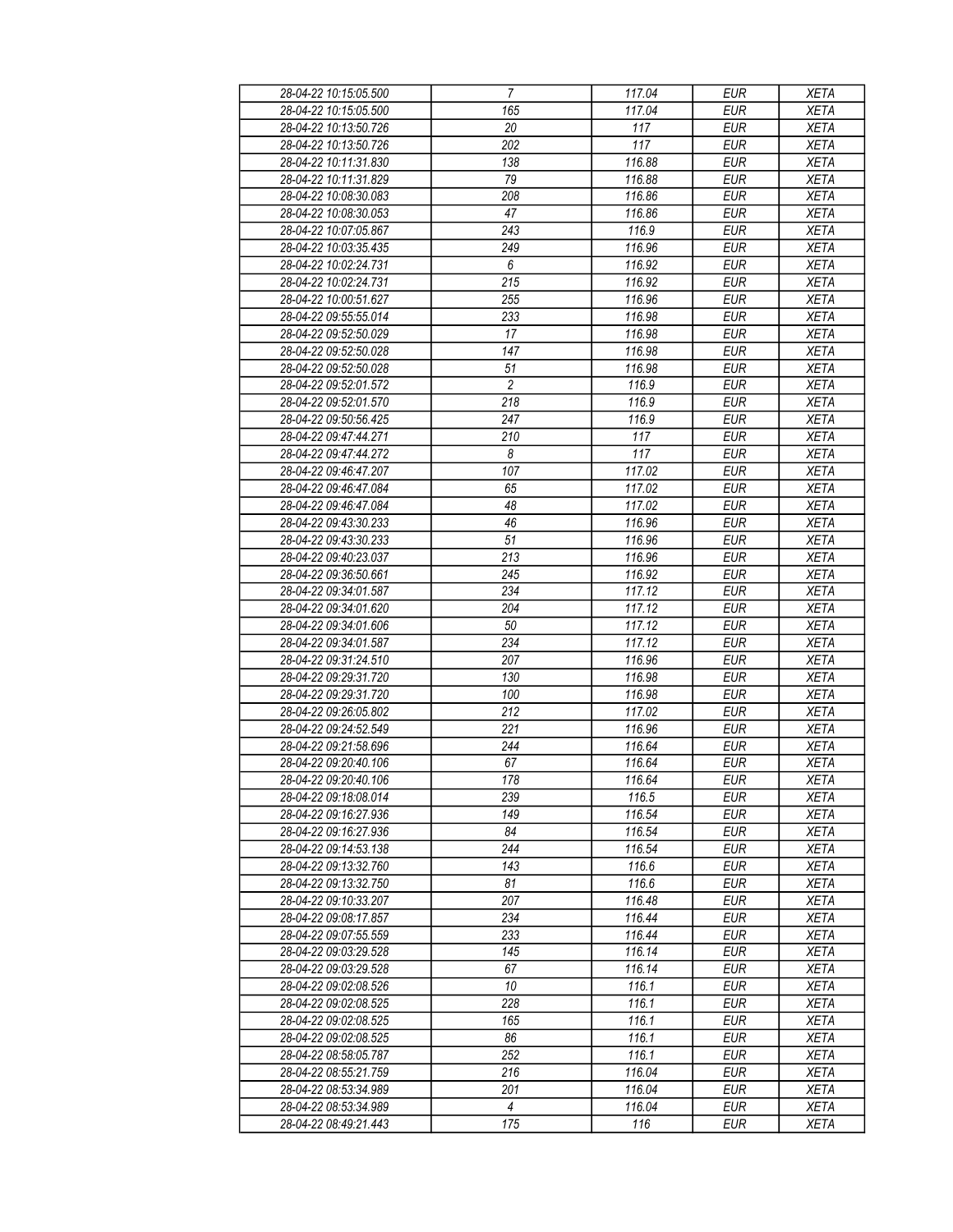| 28-04-22 08:49:21.443 | 79  | 116    | <b>EUR</b> | <b>XETA</b> |
|-----------------------|-----|--------|------------|-------------|
| 28-04-22 08:47:36.635 | 247 | 115.92 | <b>EUR</b> | <b>XETA</b> |
| 28-04-22 08:46:25.211 | 41  | 115.88 | <b>EUR</b> | <b>XETA</b> |
| 28-04-22 08:46:25.211 | 172 | 115.88 | <b>EUR</b> | <b>XETA</b> |
| 28-04-22 08:45:03.320 | 254 | 115.96 | <b>EUR</b> | <b>XETA</b> |
| 28-04-22 08:41:23.631 | 83  | 115.98 | <b>EUR</b> | <b>XETA</b> |
| 28-04-22 08:41:23.631 | 135 | 115.98 | <b>EUR</b> | <b>XETA</b> |
| 28-04-22 08:40:06.433 | 217 | 116    | <b>EUR</b> | <b>XETA</b> |
| 28-04-22 08:38:11.914 | 248 | 116    | <b>EUR</b> | <b>XETA</b> |
| 28-04-22 08:38:11.913 | 1   | 116    | <b>EUR</b> | <b>XETA</b> |
| 28-04-22 08:38:11.913 | 204 | 116    | <b>EUR</b> | <b>XETA</b> |
| 28-04-22 08:37:10.031 | 252 | 115.8  | <b>EUR</b> | <b>XETA</b> |
| 28-04-22 08:36:18.189 | 100 | 115.8  | <b>EUR</b> | <b>XETA</b> |
| 28-04-22 08:36:18.189 | 142 | 115.8  | <b>EUR</b> | <b>XETA</b> |
| 28-04-22 08:31:35.288 | 192 | 115.56 | <b>EUR</b> | <b>XETA</b> |
| 28-04-22 08:31:35.288 | 30  | 115.56 | <b>EUR</b> | <b>XETA</b> |
| 28-04-22 08:29:42.248 | 239 | 115.6  | <b>EUR</b> | <b>XETA</b> |
| 28-04-22 08:29:42.248 | 252 | 115.6  | <b>EUR</b> | <b>XETA</b> |
| 28-04-22 08:25:01.333 | 16  | 115.76 | <b>EUR</b> | <b>XETA</b> |
| 28-04-22 08:25:01.333 | 200 | 115.76 | <b>EUR</b> | <b>XETA</b> |
| 28-04-22 08:23:55.797 | 203 | 115.88 | <b>EUR</b> | <b>XETA</b> |
| 28-04-22 08:23:55 797 | 32  | 115.88 | <b>EUR</b> | <b>XETA</b> |
| 28-04-22 08:23:00.468 | 245 | 115.92 | <b>EUR</b> | <b>XETA</b> |
| 28-04-22 08:20:33.525 | 133 | 115.68 | <b>EUR</b> | <b>XETA</b> |
| 28-04-22 08:20:33.525 | 82  | 115.68 | <b>EUR</b> | <b>XETA</b> |
| 28-04-22 08:19:18.017 | 232 | 115.72 | <b>EUR</b> | <b>XETA</b> |
| 28-04-22 08:18:26.908 | 211 | 115.7  | <b>EUR</b> | <b>XETA</b> |
| 28-04-22 08:16:08.422 | 223 | 116.18 | <b>EUR</b> | <b>XETA</b> |
| 28-04-22 08:14:41.621 | 225 | 116.18 | <b>EUR</b> | <b>XETA</b> |
| 28-04-22 08:13:32.249 | 60  | 115.92 | <b>EUR</b> | <b>XETA</b> |
| 28-04-22 08:13:32.249 | 163 | 115.92 | <b>EUR</b> | <b>XETA</b> |
| 28-04-22 08:12:49.962 | 239 | 115.82 | <b>EUR</b> | <b>XETA</b> |
| 28-04-22 08:10:36.801 | 254 | 115.26 | <b>EUR</b> | <b>XETA</b> |
| 28-04-22 08:07:47.211 | 250 | 115.34 | <b>EUR</b> | <b>XETA</b> |
| 28-04-22 08:06:54.161 | 244 | 115.42 | <b>EUR</b> | <b>XETA</b> |
| 28-04-22 08:06:54.107 | 134 | 115.4  | <b>EUR</b> | <b>XETA</b> |
| 28-04-22 08:06:54.107 | 75  | 115.38 | <b>EUR</b> | <b>XETA</b> |
| 28-04-22 08:06:04.877 | 254 | 115.36 | <b>EUR</b> | <b>XETA</b> |
| 28-04-22 08:05:00.020 | 172 | 115.5  | <b>EUR</b> | <b>XETA</b> |
| 28-04-22 08:05:00.020 | 74  | 115.5  | <b>EUR</b> | <b>XETA</b> |
| 28-04-22 08:04:05.605 | 241 | 115.48 | <b>EUR</b> | <b>XETA</b> |
| 28-04-22 08:03:28.310 | 110 | 115.44 | <b>EUR</b> | <b>XETA</b> |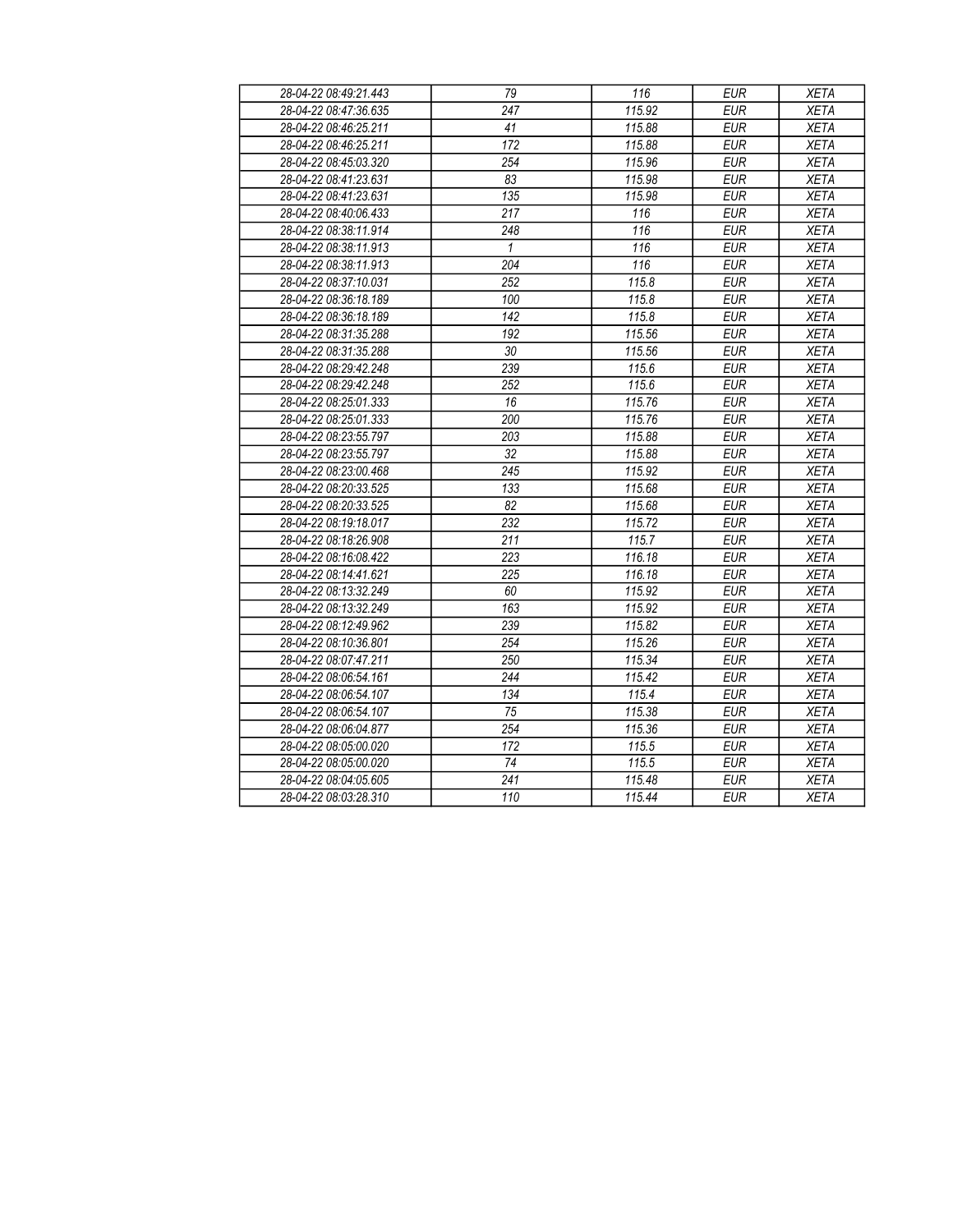## Each order relating to the buy-back programme above according to Art. 5 sec. 3 MAR in conjunction with Art. 25 sec. 1 and 2 MiFiR

In red colour are the fields according to Table 2 of the Annex of Del. Regulation (EU) 2017/580; alternatively you may report the

| Date and Time according to field 9 | <b>Segment MIC code</b><br>according to field 16 | <b>Transaction price</b><br>according to field 28 | <b>Price currency according</b><br>to field 29 | <b>Buy-sell indicator</b><br>according to field 32 |
|------------------------------------|--------------------------------------------------|---------------------------------------------------|------------------------------------------------|----------------------------------------------------|
| 28-04-22 16:29:17.286              | <b>XETA</b>                                      | 116                                               | <b>EUR</b>                                     | <b>BUY</b>                                         |
| 28-04-22 16:28:56.125              | <b>XETA</b>                                      | 116.08                                            | <b>EUR</b>                                     | <b>BUY</b>                                         |
| 28-04-22 16:28:06.855              | <b>XETA</b>                                      | 116.12                                            | <b>EUR</b>                                     | <b>BUY</b>                                         |
| 28-04-22 16:28:06.855              | <b>XETA</b>                                      | 116.12                                            | <b>EUR</b>                                     | <b>BUY</b>                                         |
| 28-04-22 16:27:41.232              | <b>XETA</b>                                      | 116.14                                            | <b>EUR</b>                                     | <b>BUY</b>                                         |
| 28-04-22 16:27:33.940              | <b>XETA</b>                                      | 116.14                                            | <b>EUR</b>                                     | <b>BUY</b>                                         |
| 28-04-22 16:26:39.883              | <b>XETA</b>                                      | 116.04                                            | <b>EUR</b>                                     | <b>BUY</b>                                         |
| 28-04-22 16:26:05.058              | <b>XETA</b>                                      | 116.26                                            | <b>EUR</b>                                     | <b>BUY</b>                                         |
| 28-04-22 16:26:05.058              | <b>XETA</b>                                      | $\overline{116.26}$                               | <b>EUR</b>                                     | <b>BUY</b>                                         |
| 28-04-22 16:25:41.233              | <b>XETA</b>                                      | 116.24                                            | <b>EUR</b>                                     | <b>BUY</b>                                         |
| 28-04-22 16:23:53.951              | <b>XETA</b>                                      | 116.24                                            | <b>EUR</b>                                     | <b>BUY</b>                                         |
| 28-04-22 16:23:53.951              | <b>XETA</b>                                      | 116.24                                            | <b>EUR</b>                                     | <b>BUY</b>                                         |
| 28-04-22 16:22:44.160              | <b>XETA</b>                                      | 116.28                                            | <b>EUR</b>                                     | <b>BUY</b>                                         |
| 28-04-22 16:22:44.160              | <b>XETA</b>                                      | 116.28                                            | <b>EUR</b>                                     | <b>BUY</b>                                         |
| 28-04-22 16:22:39.893              | <b>XETA</b>                                      | 116.3                                             | <b>EUR</b>                                     | <b>BUY</b>                                         |
| 28-04-22 16:20:53.202              | <b>XETA</b>                                      | 116.16                                            | <b>EUR</b>                                     | <b>BUY</b>                                         |
| 28-04-22 16:20:53.202              | <b>XETA</b>                                      | 116.16                                            | <b>EUR</b>                                     | <b>BUY</b>                                         |
| 28-04-22 16:20:52.950              | <b>XETA</b>                                      | 116.16                                            | <b>EUR</b>                                     | <b>BUY</b>                                         |
| 28-04-22 16:19:50.867              | <b>XETA</b>                                      | 116.18                                            | <b>EUR</b>                                     | <b>BUY</b>                                         |
| 28-04-22 16:19:50.867              | <b>XETA</b>                                      | 116.18                                            | <b>EUR</b>                                     | <b>BUY</b>                                         |
| 28-04-22 16:19:50.860              | <b>XETA</b>                                      | 116.18                                            | <b>EUR</b>                                     | <b>BUY</b>                                         |
| 28-04-22 16:17:17.659              | <b>XETA</b>                                      | 116.06                                            | <b>EUR</b>                                     | <b>BUY</b>                                         |
| 28-04-22 16:15:46.988              | <b>XETA</b>                                      | 116.12                                            | <b>EUR</b>                                     | <b>BUY</b>                                         |
| 28-04-22 16:15:46.988              | <b>XETA</b>                                      | 116.12                                            | <b>EUR</b>                                     | <b>BUY</b>                                         |
| 28-04-22 16:14:22.140              | <b>XETA</b>                                      | 116.06                                            | <b>EUR</b>                                     | <b>BUY</b>                                         |
| 28-04-22 16:12:24.423              | <b>XETA</b>                                      | 116.04                                            | <b>EUR</b>                                     | <b>BUY</b>                                         |
| 28-04-22 16:10:18.959              | <b>XETA</b>                                      | 116.04                                            | <b>EUR</b>                                     | <b>BUY</b>                                         |
| 28-04-22 16:10:18.959              | <b>XETA</b>                                      | 116.04                                            | <b>EUR</b>                                     | <b>BUY</b>                                         |
| 28-04-22 16:09:49.921              | <b>XETA</b>                                      | 116.04                                            | <b>EUR</b>                                     | <b>BUY</b>                                         |
| 28-04-22 16:09:47.169              | <b>XETA</b>                                      | 116.08                                            | <b>EUR</b>                                     | <b>BUY</b>                                         |
| 28-04-22 16:09:47.169              | <b>XETA</b>                                      | 116.08                                            | <b>EUR</b>                                     | <b>BUY</b>                                         |
| 28-04-22 16:07:56.775              | <b>XETA</b>                                      | 116.08                                            | <b>EUR</b>                                     | <b>BUY</b>                                         |
| 28-04-22 16:07:56.775              | <b>XETA</b>                                      | 116.08                                            | <b>EUR</b>                                     | <b>BUY</b>                                         |
| 28-04-22 16:05:07.367              | <b>XETA</b>                                      | 115.88                                            | <b>EUR</b>                                     | <b>BUY</b>                                         |
| 28-04-22 16:04:20.067              | <b>XETA</b>                                      | 115.88                                            | <b>EUR</b>                                     | <b>BUY</b>                                         |
| 28-04-22 16:03:30.773              | <b>XETA</b>                                      | 115.9                                             | <b>EUR</b>                                     | <b>BUY</b>                                         |
| 28-04-22 16:00:37.277              | <b>XETA</b>                                      | 115.72                                            | <b>EUR</b>                                     | <b>BUY</b>                                         |
| 28-04-22 16:00:12.027              | <b>XETA</b>                                      | 115.7                                             | <b>EUR</b>                                     | <b>BUY</b>                                         |
| 28-04-22 15:58:31.350              | <b>XETA</b>                                      | 115.66                                            | <b>EUR</b>                                     | <b>BUY</b>                                         |
| 28-04-22 15:58:31.350              | <b>XETA</b>                                      | 115.66                                            | <b>EUR</b>                                     | <b>BUY</b>                                         |
| 28-04-22 15:58:31.349              | <b>XETA</b>                                      | 115.66                                            | <b>EUR</b>                                     | <b>BUY</b>                                         |
| 28-04-22 15:58:31.349              | <b>XETA</b>                                      | 115.66                                            | <b>EUR</b>                                     | <b>BUY</b>                                         |
| 28-04-22 15:56:44.268              | <b>XETA</b>                                      | 115.6                                             | <b>EUR</b>                                     | <b>BUY</b>                                         |
| 28-04-22 15:56:44.268              | <b>XETA</b>                                      | 115.6                                             | <b>EUR</b>                                     | <b>BUY</b>                                         |
| 28-04-22 15:56:44.268              | <b>XETA</b>                                      | 115.6                                             | <b>EUR</b>                                     | <b>BUY</b>                                         |
| 28-04-22 15:54:22.852              | <b>XETA</b>                                      | 115.48                                            | <b>EUR</b>                                     | <b>BUY</b>                                         |
| 28-04-22 15:54:22.852              | <b>XETA</b>                                      | 115.48                                            | <b>EUR</b>                                     | <b>BUY</b>                                         |
| 28-04-22 15:50:54.386              | <b>XETA</b>                                      | 115.22                                            | <b>EUR</b>                                     | <b>BUY</b>                                         |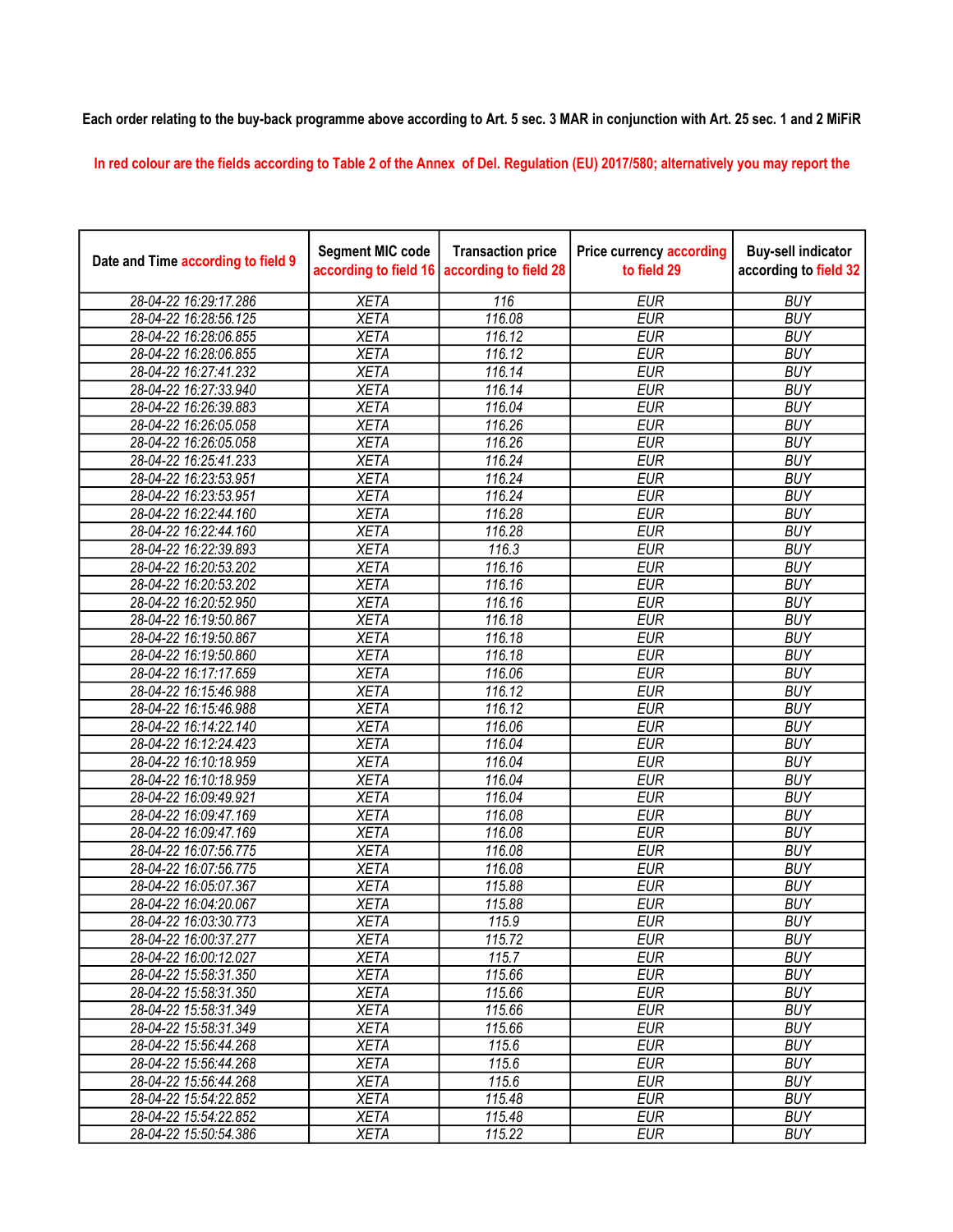| 28-04-22 15:50:54.386                          | <b>XETA</b>                | 115.22                     | <b>EUR</b>               | <b>BUY</b>               |
|------------------------------------------------|----------------------------|----------------------------|--------------------------|--------------------------|
| 28-04-22 15:50:54.386                          | <b>XETA</b>                | 115.22                     | <b>EUR</b>               | <b>BUY</b>               |
| 28-04-22 15:48:04.118                          | <b>XETA</b>                | 115.2                      | <b>EUR</b>               | <b>BUY</b>               |
| 28-04-22 15:48:04.118                          | <b>XETA</b>                | 115.2                      | <b>EUR</b>               | <b>BUY</b>               |
| 28-04-22 15:46:02.562                          | <b>XETA</b>                | 115.18                     | <b>EUR</b>               | <b>BUY</b>               |
| 28-04-22 15:43:25.894                          | <b>XETA</b>                | 115.08                     | <b>EUR</b>               | <b>BUY</b>               |
| 28-04-22 15:43:25.893                          | <b>XETA</b>                | 115.06                     | <b>EUR</b>               | <b>BUY</b>               |
| 28-04-22 15:40:59.234                          | <b>XETA</b>                | 115.02                     | <b>EUR</b>               | <b>BUY</b>               |
| 28-04-22 15:39:46.406                          | <b>XETA</b>                | 115.04                     | <b>EUR</b>               | <b>BUY</b>               |
| 28-04-22 15:39:46.406<br>28-04-22 15:37:59.600 | <b>XETA</b><br><b>XETA</b> | 115.04<br>$\overline{115}$ | <b>EUR</b><br><b>EUR</b> | <b>BUY</b><br><b>BUY</b> |
| 28-04-22 15:35:54.171                          | <b>XETA</b>                | 114.8                      | <b>EUR</b>               | <b>BUY</b>               |
| 28-04-22 15:35:54.171                          |                            | 114.8                      | <b>EUR</b>               | <b>BUY</b>               |
|                                                | <b>XETA</b>                |                            |                          |                          |
| 28-04-22 15:35:54.171                          | <b>XETA</b>                | 114.8                      | <b>EUR</b>               | <b>BUY</b>               |
| 28-04-22 15:35:51.436                          | <b>XETA</b>                | 114.8                      | <b>EUR</b>               | <b>BUY</b>               |
| 28-04-22 15:32:52.280                          | <b>XETA</b>                | 114.76                     | <b>EUR</b>               | <b>BUY</b>               |
| 28-04-22 15:32:52.280                          | <b>XETA</b>                | 114.76                     | <b>EUR</b>               | <b>BUY</b>               |
| 28-04-22 15:30:35.090                          | <b>XETA</b>                | 114.86                     | <b>EUR</b>               | <b>BUY</b>               |
| 28-04-22 15:30:35.090                          | <b>XETA</b>                | 114.86                     | <b>EUR</b>               | <b>BUY</b>               |
| 28-04-22 15:30:00.069                          | <b>XETA</b>                | 114.92                     | <b>EUR</b>               | <b>BUY</b>               |
| 28-04-22 15:30:00.063                          | <b>XETA</b>                | 114.92                     | <b>EUR</b>               | <b>BUY</b>               |
| 28-04-22 15:27:49.823                          | <b>XETA</b>                | 114.92                     | <b>EUR</b>               | <b>BUY</b>               |
| 28-04-22 15:25:16.939                          | <b>XETA</b>                | 115.04                     | <b>EUR</b>               | <b>BUY</b>               |
| 28-04-22 15:25:16.939                          | <b>XETA</b>                | 115.04                     | <b>EUR</b>               | <b>BUY</b>               |
| 28-04-22 15:25:00.420                          | <b>XETA</b>                | 115.08                     | <b>EUR</b>               | <b>BUY</b>               |
| 28-04-22 15:22:27.419                          | <b>XETA</b>                | 115.48                     | <b>EUR</b>               | <b>BUY</b>               |
| 28-04-22 15:20:31.773                          | <b>XETA</b>                | 115.32                     | <b>EUR</b>               | <b>BUY</b>               |
| 28-04-22 15:20:31.773                          | <b>XETA</b>                | 115.32                     | <b>EUR</b>               | <b>BUY</b>               |
| 28-04-22 15:20:04.058                          | <b>XETA</b>                | 115.52                     | <b>EUR</b>               | <b>BUY</b>               |
| 28-04-22 15:17:51.864                          | <b>XETA</b>                | 115.2                      | <b>EUR</b>               | <b>BUY</b>               |
| 28-04-22 15:16:11.156                          | <b>XETA</b>                | 115.02                     | <b>EUR</b>               | <b>BUY</b>               |
| 28-04-22 15:16:11.156                          | <b>XETA</b>                | 115.02                     | <b>EUR</b>               | <b>BUY</b>               |
| 28-04-22 15:16:11.156                          |                            |                            |                          |                          |
|                                                | <b>XETA</b>                | 115.02                     | <b>EUR</b>               | <b>BUY</b>               |
| 28-04-22 15:13:18.841                          | <b>XETA</b>                | 114.86                     | <b>EUR</b>               | <b>BUY</b>               |
| 28-04-22 15:10:44.439                          | <b>XETA</b>                | 115                        | <b>EUR</b>               | <b>BUY</b>               |
| 28-04-22 15:10:44.439                          | <b>XETA</b>                | 115                        | <b>EUR</b>               | <b>BUY</b>               |
| 28-04-22 15:10:03.564                          | <b>XETA</b>                | 114.94                     | <b>EUR</b>               | <b>BUY</b>               |
| 28-04-22 15:10:03.564                          | <b>XETA</b>                | 114.94                     | <b>EUR</b>               | <b>BUY</b>               |
| 28-04-22 15:08:41.196                          | <b>XETA</b>                | 115.12                     | <b>EUR</b>               | <b>BUY</b>               |
| 28-04-22 15:08:41.196                          | <b>XETA</b>                | 115.12                     | <b>EUR</b>               | <b>BUY</b>               |
| 28-04-22 15:07:01.470                          | <b>XETA</b>                | 115.04                     | <b>EUR</b>               | <b>BUY</b>               |
| 28-04-22 15:07:01.470                          | <b>XETA</b>                | 115.04                     | <b>EUR</b>               | <b>BUY</b>               |
| 28-04-22 15:04:04.637                          | <b>XETA</b>                | 115                        | <b>EUR</b>               | <b>BUY</b>               |
| 28-04-22 15:01:20.735                          | <b>XETA</b>                | 115.24                     | <b>EUR</b>               | <b>BUY</b>               |
| 28-04-22 14:59:34.769                          | <b>XETA</b>                | 115.7                      | <b>EUR</b>               | <b>BUY</b>               |
| 28-04-22 14:57:22.034                          | <b>XETA</b>                | 115.78                     | <b>EUR</b>               | <b>BUY</b>               |
| 28-04-22 14:55:08.904                          | <b>XETA</b>                | 115.96                     | <b>EUR</b>               | <b>BUY</b>               |
| 28-04-22 14:55:08.904                          | <b>XETA</b>                | 115.96                     | <b>EUR</b>               | <b>BUY</b>               |
| 28-04-22 14:52:37.906                          | <b>XETA</b>                | 115.88                     | <b>EUR</b>               | <b>BUY</b>               |
| 28-04-22 14:52:37.906                          | <b>XETA</b>                | 115.88                     | <b>EUR</b>               | <b>BUY</b>               |
| 28-04-22 14:52:02.514                          | <b>XETA</b>                | 115.78                     | <b>EUR</b>               | <b>BUY</b>               |
| 28-04-22 14:49:52.210                          | <b>XETA</b>                | 116.12                     | <b>EUR</b>               | <b>BUY</b>               |
| 28-04-22 14:49:52.210                          | <b>XETA</b>                | 116.12                     | <b>EUR</b>               | <b>BUY</b>               |
| 28-04-22 14:49:52.210                          | <b>XETA</b>                | 116.12                     | <b>EUR</b>               | <b>BUY</b>               |
|                                                |                            |                            |                          |                          |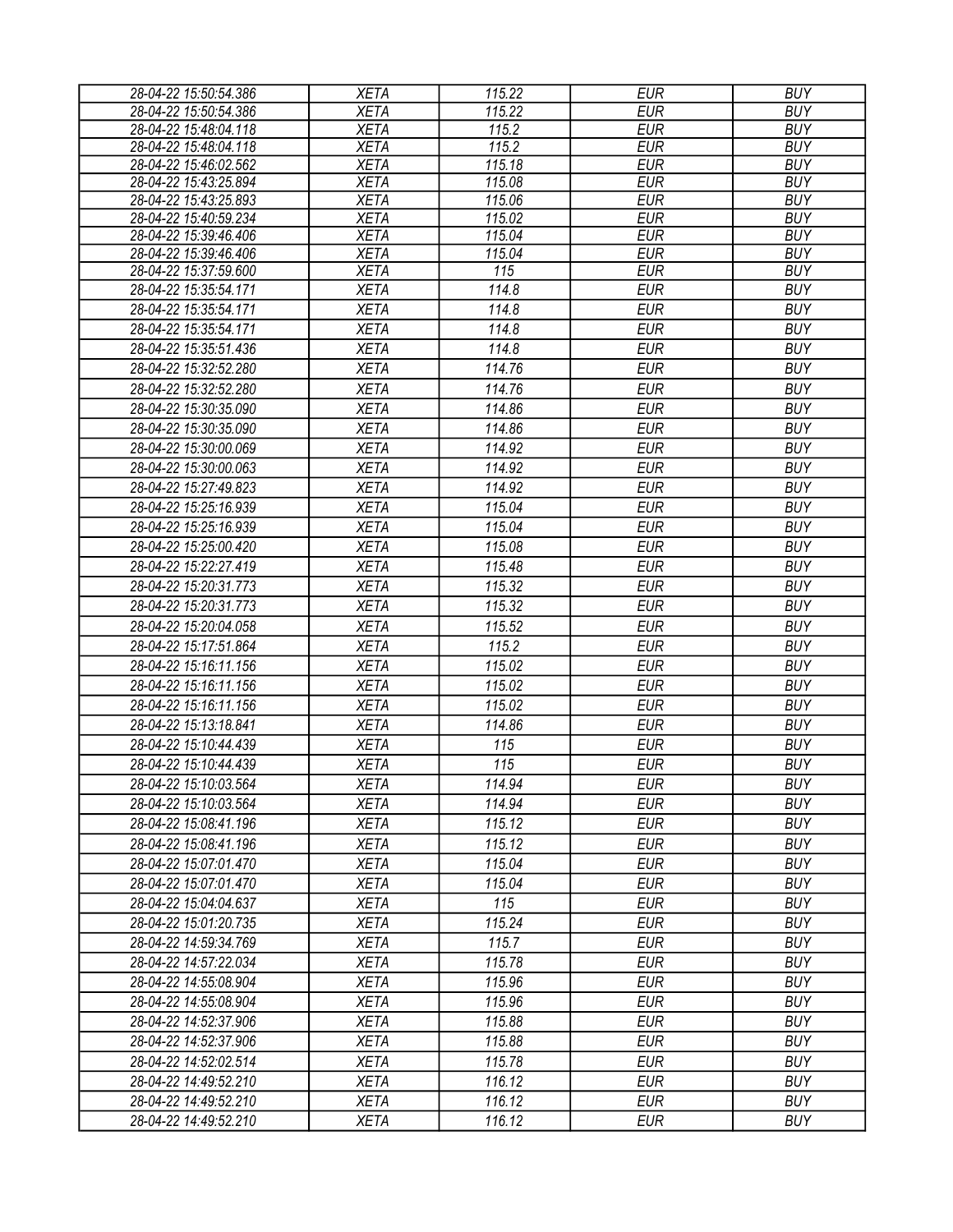| 28-04-22 14:47:27.339 | <b>XETA</b> | 116.08 | <b>EUR</b> | <b>BUY</b> |
|-----------------------|-------------|--------|------------|------------|
| 28-04-22 14:46:56.922 | <b>XETA</b> | 116.12 | <b>EUR</b> | <b>BUY</b> |
| 28-04-22 14:46:56.921 | <b>XETA</b> | 116.12 | <b>EUR</b> | <b>BUY</b> |
| 28-04-22 14:43:30.226 | <b>XETA</b> | 115.8  | <b>EUR</b> | <b>BUY</b> |
| 28-04-22 14:41:18.498 | <b>XETA</b> | 116    | <b>EUR</b> | <b>BUY</b> |
| 28-04-22 14:40:14.231 | <b>XETA</b> | 116.02 | <b>EUR</b> | <b>BUY</b> |
| 28-04-22 14:38:05.575 | <b>XETA</b> | 116.16 | <b>EUR</b> | <b>BUY</b> |
| 28-04-22 14:36:34.322 | <b>XETA</b> | 116.18 | <b>EUR</b> | <b>BUY</b> |
| 28-04-22 14:33:42.087 | <b>XETA</b> | 116.28 | <b>EUR</b> | <b>BUY</b> |
| 28-04-22 14:31:23.286 | <b>XETA</b> | 116.6  | <b>EUR</b> | <b>BUY</b> |
| 28-04-22 14:30:24.283 | <b>XETA</b> | 116.6  | <b>EUR</b> | <b>BUY</b> |
| 28-04-22 14:30:24.278 | <b>XETA</b> | 116.6  | <b>EUR</b> | <b>BUY</b> |
| 28-04-22 14:30:24.278 | <b>XETA</b> | 116.6  | <b>EUR</b> | <b>BUY</b> |
| 28-04-22 14:29:39.976 | <b>XETA</b> | 116.6  | <b>EUR</b> | <b>BUY</b> |
| 28-04-22 14:26:51.474 | <b>XETA</b> | 116.78 | <b>EUR</b> | <b>BUY</b> |
| 28-04-22 14:24:20.962 | <b>XETA</b> | 116.94 | <b>EUR</b> | <b>BUY</b> |
| 28-04-22 14:20:01.577 | <b>XETA</b> | 116.7  | <b>EUR</b> | <b>BUY</b> |
| 28-04-22 14:20:01.577 | <b>XETA</b> | 116.7  | <b>EUR</b> | <b>BUY</b> |
| 28-04-22 14:15:56.691 | <b>XETA</b> | 116.76 | <b>EUR</b> | <b>BUY</b> |
| 28-04-22 14:13:09.984 | <b>XETA</b> | 116.84 | <b>EUR</b> | <b>BUY</b> |
| 28-04-22 14:13:09.985 | <b>XETA</b> | 116.84 | <b>EUR</b> | <b>BUY</b> |
| 28-04-22 14:13:09.985 | <b>XETA</b> | 116.84 | <b>EUR</b> | <b>BUY</b> |
| 28-04-22 14:12:17.598 | <b>XETA</b> | 116.72 | <b>EUR</b> | <b>BUY</b> |
| 28-04-22 14:12:17.598 | <b>XETA</b> | 116.72 | <b>EUR</b> | <b>BUY</b> |
| 28-04-22 14:10:14.916 | <b>XETA</b> | 117    | <b>EUR</b> | <b>BUY</b> |
| 28-04-22 14:06:58.179 | <b>XETA</b> | 116.88 | <b>EUR</b> | <b>BUY</b> |
| 28-04-22 14:06:58.179 | <b>XETA</b> | 116.88 | <b>EUR</b> | <b>BUY</b> |
| 28-04-22 14:04:10.669 | <b>XETA</b> | 116.86 | <b>EUR</b> | <b>BUY</b> |
| 28-04-22 14:04:10.668 | <b>XETA</b> | 116.86 | <b>EUR</b> | <b>BUY</b> |
| 28-04-22 14:00:02.814 | <b>XETA</b> | 116.78 | <b>EUR</b> | <b>BUY</b> |
| 28-04-22 13:58:14.402 | <b>XETA</b> | 116.78 | <b>EUR</b> | <b>BUY</b> |
| 28-04-22 13:55:15.795 | <b>XETA</b> | 116.86 | <b>EUR</b> | <b>BUY</b> |
| 28-04-22 13:55:15.795 | <b>XETA</b> | 116.86 | <b>EUR</b> | <b>BUY</b> |
| 28-04-22 13:54:06.579 | <b>XETA</b> | 116.88 | <b>EUR</b> | <b>BUY</b> |
| 28-04-22 13:54:06.579 | <b>XETA</b> | 116.88 | <b>EUR</b> | <b>BUY</b> |
| 28-04-22 13:50:52.947 | <b>XETA</b> | 117.1  | <b>EUR</b> | <b>BUY</b> |
| 28-04-22 13:48:23.818 | <b>XETA</b> | 117.24 | <b>EUR</b> | <b>BUY</b> |
| 28-04-22 13:48:23.818 | <b>XETA</b> | 117.24 | <b>EUR</b> | <b>BUY</b> |
| 28-04-22 13:45:51.832 | <b>XETA</b> | 117.34 | <b>EUR</b> | <b>BUY</b> |
| 28-04-22 13:42:15.189 | <b>XETA</b> | 117.32 | <b>EUR</b> | <b>BUY</b> |
| 28-04-22 13:42:14.938 | <b>XETA</b> | 117.32 | <b>EUR</b> | <b>BUY</b> |
| 28-04-22 13:40:05.852 | <b>XETA</b> | 117.14 | <b>EUR</b> | <b>BUY</b> |
| 28-04-22 13:40:05.852 | <b>XETA</b> | 117.14 | <b>EUR</b> | <b>BUY</b> |
| 28-04-22 13:35:26.100 | <b>XETA</b> | 116.82 | <b>EUR</b> | <b>BUY</b> |
| 28-04-22 13:32:32.629 | <b>XETA</b> | 116.96 | <b>EUR</b> | <b>BUY</b> |
| 28-04-22 13:29:55.550 | <b>XETA</b> | 117.18 | <b>EUR</b> | <b>BUY</b> |
| 28-04-22 13:25:24.535 | <b>XETA</b> | 117.52 | <b>EUR</b> | <b>BUY</b> |
| 28-04-22 13:23:43.020 | <b>XETA</b> | 117.4  | <b>EUR</b> | <b>BUY</b> |
| 28-04-22 13:17:41.460 | <b>XETA</b> | 117.12 | <b>EUR</b> | <b>BUY</b> |
| 28-04-22 13:16:58.743 | <b>XETA</b> | 117.16 | <b>EUR</b> | <b>BUY</b> |
| 28-04-22 13:14:33.003 | <b>XETA</b> | 117.36 | <b>EUR</b> | <b>BUY</b> |
| 28-04-22 13:14:33.003 | <b>XETA</b> | 117.36 | <b>EUR</b> | <b>BUY</b> |
| 28-04-22 13:14:33.003 | <b>XETA</b> | 117.36 | <b>EUR</b> | <b>BUY</b> |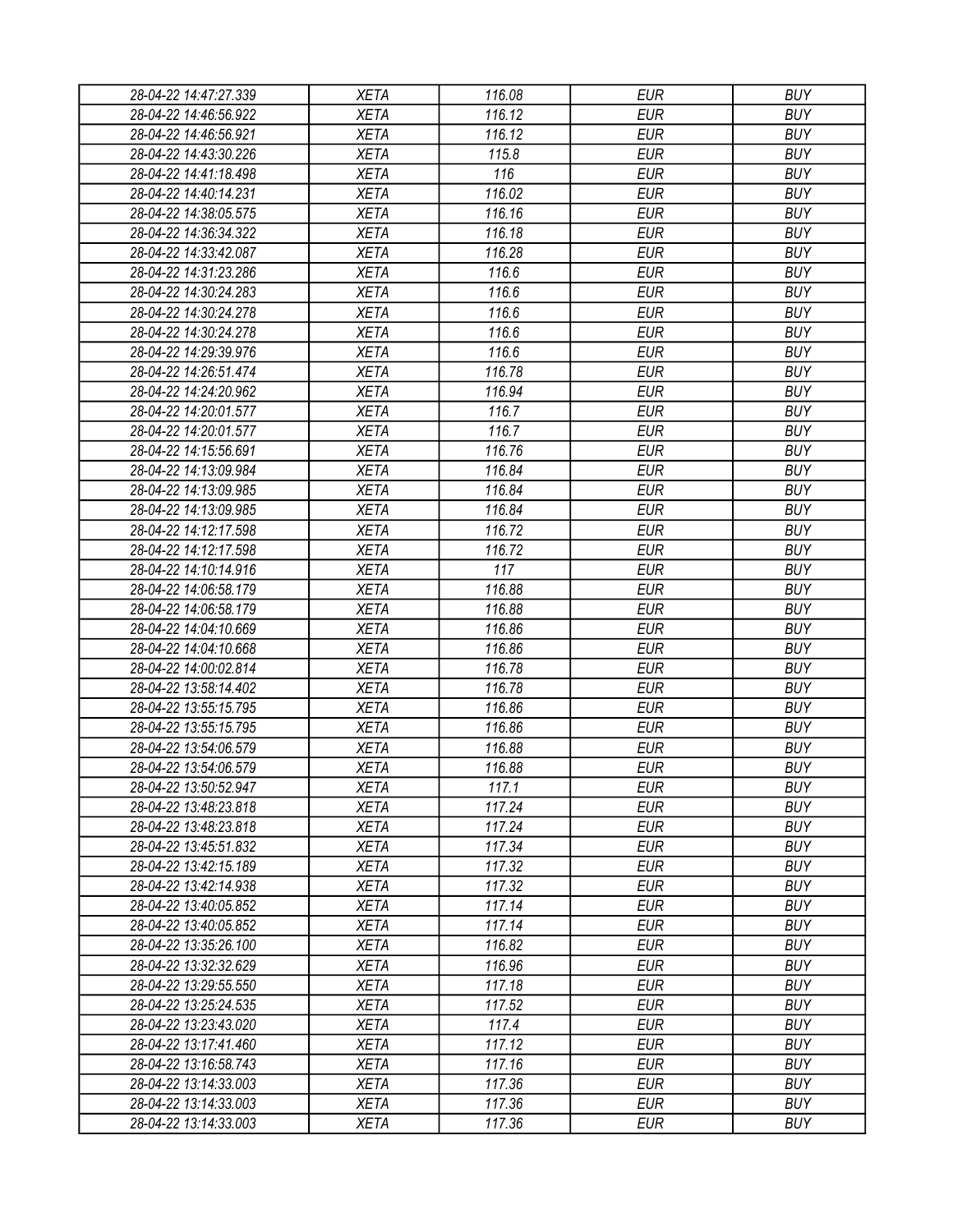| 28-04-22 13:10:28.364                          | <b>XETA</b>                | 117.34           | <b>EUR</b>               | <b>BUY</b> |
|------------------------------------------------|----------------------------|------------------|--------------------------|------------|
| 28-04-22 13:10:28.364                          | <b>XETA</b>                | 117.34           | <b>EUR</b>               | <b>BUY</b> |
| 28-04-22 13:10:26.345                          | <b>XETA</b>                | 117.34           | <b>EUR</b>               | <b>BUY</b> |
| 28-04-22 13:07:18.917                          | <b>XETA</b>                | 117.38           | <b>EUR</b>               | <b>BUY</b> |
| 28-04-22 13:04:17.557                          | <b>XETA</b>                | 117.42           | <b>EUR</b>               | <b>BUY</b> |
| 28-04-22 13:00:05.165                          | <b>XETA</b>                | 117.46           | <b>EUR</b>               | <b>BUY</b> |
| 28-04-22 12:57:29.183                          | <b>XETA</b>                | 117.38           | <b>EUR</b>               | <b>BUY</b> |
| 28-04-22 12:57:29.183                          | <b>XETA</b>                | 117.38           | <b>EUR</b>               | <b>BUY</b> |
| 28-04-22 12:53:13.903                          | <b>XETA</b>                | 117.36           | <b>EUR</b>               | <b>BUY</b> |
| 28-04-22 12:51:36.119                          | <b>XETA</b>                | 117.4            | <b>EUR</b>               | <b>BUY</b> |
| 28-04-22 12:48:29.759                          | <b>XETA</b>                | 117.5            | <b>EUR</b>               | <b>BUY</b> |
| 28-04-22 12:43:04.794                          | <b>XETA</b>                | 117.58           | <b>EUR</b>               | <b>BUY</b> |
| 28-04-22 12:41:03.616                          | <b>XETA</b>                | 117.64           | <b>EUR</b>               | <b>BUY</b> |
| 28-04-22 12:36:42.559                          | <b>XETA</b>                | 117.64           | <b>EUR</b>               | <b>BUY</b> |
| 28-04-22 12:36:42.559                          | <b>XETA</b>                | 117.64           | <b>EUR</b>               | <b>BUY</b> |
| 28-04-22 12:34:09.104                          | <b>XETA</b>                | 117.62           | <b>EUR</b>               | <b>BUY</b> |
| 28-04-22 12:34:08.190                          |                            |                  |                          | <b>BUY</b> |
|                                                | <b>XETA</b><br><b>XETA</b> | 117.62<br>117.56 | <b>EUR</b><br><b>EUR</b> | <b>BUY</b> |
| 28-04-22 12:31:10.759<br>28-04-22 12:31:10.757 |                            |                  |                          |            |
|                                                | <b>XETA</b>                | 117.56           | <b>EUR</b>               | <b>BUY</b> |
| 28-04-22 12:27:45.257                          | <b>XETA</b>                | 117.46           | <b>EUR</b>               | <b>BUY</b> |
| 28-04-22 12:27:45.257                          | <b>XETA</b>                | 117.46           | <b>EUR</b>               | <b>BUY</b> |
| 28-04-22 12:25:47.595                          | <b>XETA</b>                | 117.26           | <b>EUR</b>               | <b>BUY</b> |
| 28-04-22 12:22:11.496                          | <b>XETA</b>                | 117.22           | <b>EUR</b>               | <b>BUY</b> |
| 28-04-22 12:22:11.496                          | <b>XETA</b>                | 117.22           | <b>EUR</b>               | <b>BUY</b> |
| 28-04-22 12:21:00.848                          | <b>XETA</b>                | 117.22           | <b>EUR</b>               | <b>BUY</b> |
| 28-04-22 12:15:29.803                          | <b>XETA</b>                | 117.16           | <b>EUR</b>               | <b>BUY</b> |
| 28-04-22 12:15:29.803                          | <b>XETA</b>                | 117.16           | <b>EUR</b>               | <b>BUY</b> |
| 28-04-22 12:10:40.974                          | <b>XETA</b>                | 117.18           | <b>EUR</b>               | <b>BUY</b> |
| 28-04-22 12:10:40.974                          | <b>XETA</b>                | 117.18           | <b>EUR</b>               | <b>BUY</b> |
| 28-04-22 12:05:13.073                          | <b>XETA</b>                | 116.86           | <b>EUR</b>               | <b>BUY</b> |
| 28-04-22 12:05:08.484                          | <b>XETA</b>                | 116.86           | <b>EUR</b>               | <b>BUY</b> |
| 28-04-22 12:02:07.318                          | <b>XETA</b>                | 116.76           | <b>EUR</b>               | <b>BUY</b> |
| 28-04-22 12:02:07.320                          | <b>XETA</b>                | 116.78           | <b>EUR</b>               | <b>BUY</b> |
| 28-04-22 12:02:07.318                          | <b>XETA</b>                | 116.76           | <b>EUR</b>               | <b>BUY</b> |
| 28-04-22 12:02:07.318                          | <b>XETA</b>                | 116.76           | <b>EUR</b>               | <b>BUY</b> |
| 28-04-22 12:02:07.320                          | <b>XETA</b>                | 116.76           | <b>EUR</b>               | <b>BUY</b> |
| 28-04-22 12:02:07.318                          | <b>XETA</b>                | 116.76           | <b>EUR</b>               | <b>BUY</b> |
| 28-04-22 12:02:07.318                          | <b>XETA</b>                | 116.76           | <b>EUR</b>               | <b>BUY</b> |
| 28-04-22 11:55:40.838                          | <b>XETA</b>                | 116.66           | <b>EUR</b>               | <b>BUY</b> |
| 28-04-22 11:50:26.905                          | <b>XETA</b>                | 116.56           | <b>EUR</b>               | <b>BUY</b> |
| 28-04-22 11:48:20.945                          | <b>XETA</b>                | 116.58           | <b>EUR</b>               | <b>BUY</b> |
| 28-04-22 11:45:00.329                          | <b>XETA</b>                | 116.68           | <b>EUR</b>               | <b>BUY</b> |
| 28-04-22 11:39:39.292                          | <b>XETA</b>                | 116.64           | <b>EUR</b>               | <b>BUY</b> |
| 28-04-22 11:39:39.291                          | <b>XETA</b>                | 116.64           | <b>EUR</b>               | <b>BUY</b> |
| 28-04-22 11:35:13.928                          | <b>XETA</b>                | 116.7            | <b>EUR</b>               | <b>BUY</b> |
| 28-04-22 11:35:13.928                          | <b>XETA</b>                | 116.7            | <b>EUR</b>               | <b>BUY</b> |
| 28-04-22 11:31:41.477                          | <b>XETA</b>                | 116.66           | <b>EUR</b>               | <b>BUY</b> |
| 28-04-22 11:31:41.477                          | <b>XETA</b>                | 116.66           | <b>EUR</b>               | <b>BUY</b> |
| 28-04-22 11:29:07.983                          | <b>XETA</b>                | 116.64           | <b>EUR</b>               | <b>BUY</b> |
| 28-04-22 11:29:07.983                          | <b>XETA</b>                | 116.64           | <b>EUR</b>               | <b>BUY</b> |
| 28-04-22 11:29:07.983                          | <b>XETA</b>                | 116.64           | EUR                      | <b>BUY</b> |
| 28-04-22 11:24:21.635                          | <b>XETA</b>                | 116.48           | <b>EUR</b>               | <b>BUY</b> |
| 28-04-22 11:19:49.649                          | <b>XETA</b>                | 116.5            | <b>EUR</b>               | <b>BUY</b> |
|                                                |                            |                  |                          |            |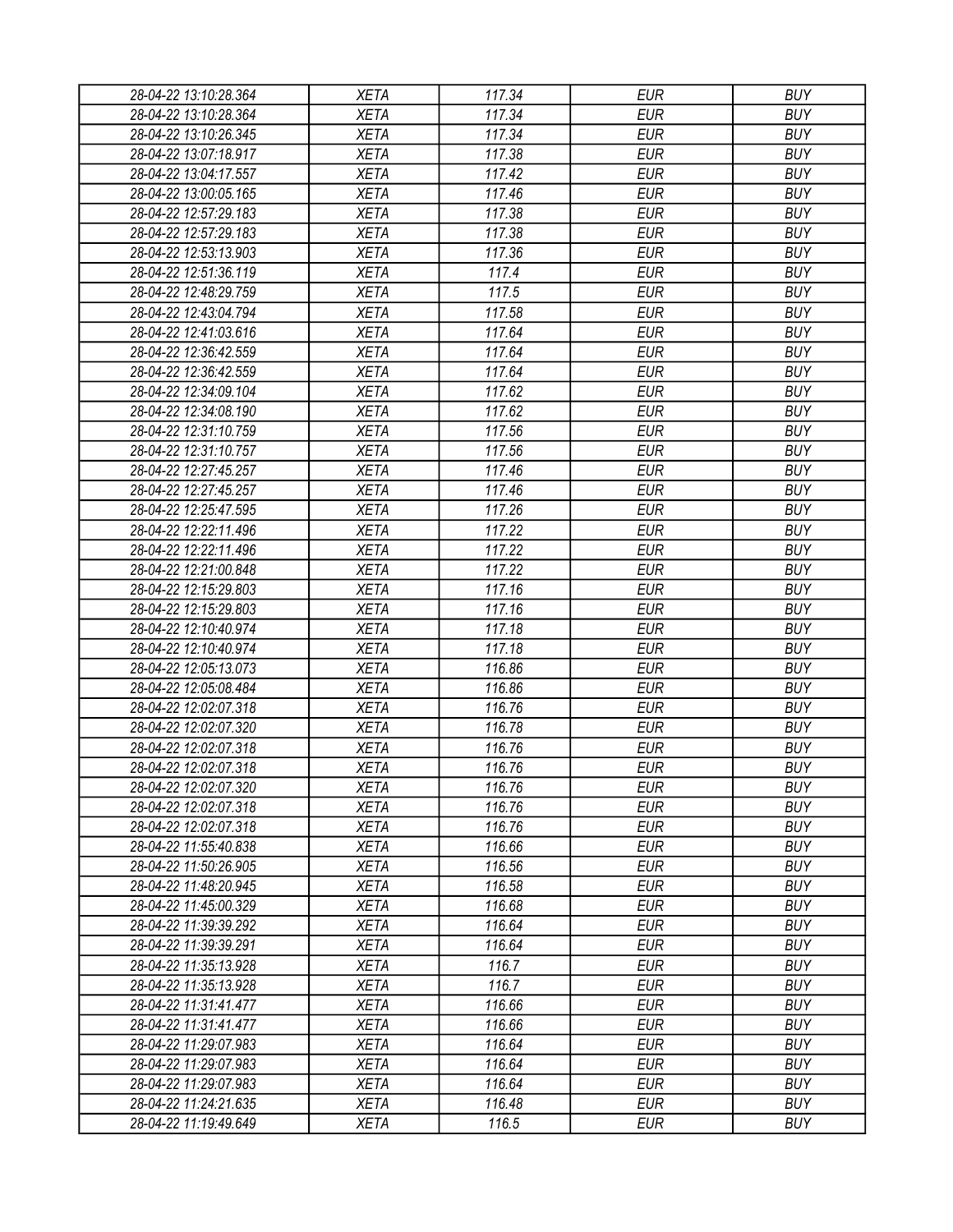| 28-04-22 11:17:06.882                          | <b>XETA</b> | 116.64     | <b>EUR</b>               | <b>BUY</b>               |
|------------------------------------------------|-------------|------------|--------------------------|--------------------------|
| 28-04-22 11:17:02.027                          | <b>XETA</b> | 116.64     | <b>EUR</b>               | <b>BUY</b>               |
| 28-04-22 11:10:59.615                          | <b>XETA</b> | 116.76     | <b>EUR</b>               | <b>BUY</b>               |
| 28-04-22 11:07:34.930                          | <b>XETA</b> | 116.9      | <b>EUR</b>               | <b>BUY</b>               |
| 28-04-22 11:07:13.386                          | <b>XETA</b> | 116.88     | <b>EUR</b>               | <b>BUY</b>               |
| 28-04-22 11:04:44.333                          | <b>XETA</b> | 116.66     | <b>EUR</b>               | <b>BUY</b>               |
| 28-04-22 11:04:44.333                          | <b>XETA</b> | 116.66     | <b>EUR</b>               | <b>BUY</b>               |
| 28-04-22 11:04:41.847                          | <b>XETA</b> | 116.68     | <b>EUR</b>               | <b>BUY</b>               |
| 28-04-22 11:01:13.941                          | <b>XETA</b> | 116.66     | <b>EUR</b>               | <b>BUY</b>               |
| 28-04-22 11:01:13.941                          | <b>XETA</b> | 116.66     | <b>EUR</b>               | <b>BUY</b>               |
| 28-04-22 10:56:11.848                          | <b>XETA</b> | 116.46     | <b>EUR</b>               | <b>BUY</b>               |
| 28-04-22 10:54:33.798                          | <b>XETA</b> | 116.7      | <b>EUR</b>               | <b>BUY</b>               |
| 28-04-22 10:54:33.797                          | <b>XETA</b> | 116.7      | <b>EUR</b>               | <b>BUY</b>               |
| 28-04-22 10:51:01.629                          | <b>XETA</b> | 116.96     | <b>EUR</b>               | <b>BUY</b>               |
| 28-04-22 10:51:01.629                          | <b>XETA</b> | 116.96     | <b>EUR</b>               | <b>BUY</b>               |
| 28-04-22 10:50:41.462                          | <b>XETA</b> | 116.98     | <b>EUR</b>               | <b>BUY</b>               |
| 28-04-22 10:48:32.882                          | <b>XETA</b> | 117.02     | <b>EUR</b>               | <b>BUY</b>               |
| 28-04-22 10:48:32.882                          | <b>XETA</b> | 117.02     | <b>EUR</b>               | <b>BUY</b>               |
| 28-04-22 10:46:01.254                          | <b>XETA</b> | 116.92     | <b>EUR</b>               | <b>BUY</b>               |
| 28-04-22 10:44:24.698                          | <b>XETA</b> | 116.98     | <b>EUR</b>               | <b>BUY</b>               |
| 28-04-22 10:39:14.616                          | <b>XETA</b> | 117.1      | <b>EUR</b>               | <b>BUY</b>               |
| 28-04-22 10:35:41.295                          | <b>XETA</b> | 117.08     | <b>EUR</b>               | <b>BUY</b>               |
| 28-04-22 10:35:26.881                          | <b>XETA</b> | 117.1      | <b>EUR</b>               | <b>BUY</b>               |
| 28-04-22 10:31:21.563                          | <b>XETA</b> | 116.94     | <b>EUR</b>               | <b>BUY</b>               |
| 28-04-22 10:31:21.563                          | <b>XETA</b> | 116.94     | <b>EUR</b>               | <b>BUY</b>               |
| 28-04-22 10:28:55.550                          | <b>XETA</b> | 116.82     | <b>EUR</b>               | <b>BUY</b>               |
| 28-04-22 10:27:56.578                          | <b>XETA</b> | 116.84     | <b>EUR</b>               | <b>BUY</b>               |
| 28-04-22 10:25:06.527                          | <b>XETA</b> | 116.98     | <b>EUR</b>               | <b>BUY</b>               |
| 28-04-22 10:21:47.930                          | <b>XETA</b> | 116.8      | <b>EUR</b>               | <b>BUY</b>               |
| 28-04-22 10:19:55.367                          | <b>XETA</b> | 116.86     | <b>EUR</b>               | <b>BUY</b>               |
| 28-04-22 10:16:54.722                          | <b>XETA</b> | 116.9      | <b>EUR</b>               | <b>BUY</b>               |
| 28-04-22 10:16:54.722                          | <b>XETA</b> | 116.9      | <b>EUR</b>               | <b>BUY</b>               |
| 28-04-22 10:15:05.500                          | <b>XETA</b> | 117.04     | <b>EUR</b>               | <b>BUY</b>               |
| 28-04-22 10:15:05.500                          | <b>XETA</b> | 117.04     | <b>EUR</b>               | <b>BUY</b>               |
|                                                |             |            | <b>EUR</b>               | <b>BUY</b>               |
| 28-04-22 10:15:05.500                          | <b>XETA</b> | 117.04     |                          |                          |
| 28-04-22 10:13:50.726                          | <b>XETA</b> | 117<br>117 | <b>EUR</b><br><b>EUR</b> | <b>BUY</b><br><b>BUY</b> |
| 28-04-22 10:13:50.726<br>28-04-22 10:11:31.830 | <b>XETA</b> |            | <b>EUR</b>               | <b>BUY</b>               |
|                                                | <b>XETA</b> | 116.88     |                          |                          |
| 28-04-22 10:11:31.829                          | <b>XETA</b> | 116.88     | <b>EUR</b>               | <b>BUY</b>               |
| 28-04-22 10:08:30.083                          | <b>XETA</b> | 116.86     | <b>EUR</b>               | <b>BUY</b>               |
| 28-04-22 10:08:30.053                          | <b>XETA</b> | 116.86     | <b>EUR</b>               | <b>BUY</b>               |
| 28-04-22 10:07:05.867                          | <b>XETA</b> | 116.9      | <b>EUR</b>               | <b>BUY</b>               |
| 28-04-22 10:03:35.435                          | <b>XETA</b> | 116.96     | <b>EUR</b>               | <b>BUY</b>               |
| 28-04-22 10:02:24.731                          | <b>XETA</b> | 116.92     | <b>EUR</b>               | <b>BUY</b>               |
| 28-04-22 10:02:24.731                          | <b>XETA</b> | 116.92     | <b>EUR</b>               | <b>BUY</b>               |
| 28-04-22 10:00:51.627                          | <b>XETA</b> | 116.96     | <b>EUR</b>               | <b>BUY</b>               |
| 28-04-22 09:55:55.014                          | <b>XETA</b> | 116.98     | <b>EUR</b>               | <b>BUY</b>               |
| 28-04-22 09:52:50.029                          | <b>XETA</b> | 116.98     | <b>EUR</b>               | <b>BUY</b>               |
| 28-04-22 09:52:50.028                          | <b>XETA</b> | 116.98     | <b>EUR</b>               | <b>BUY</b>               |
| 28-04-22 09:52:50.028                          | <b>XETA</b> | 116.98     | <b>EUR</b>               | <b>BUY</b>               |
| 28-04-22 09:52:01.572                          | <b>XETA</b> | 116.9      | <b>EUR</b>               | <b>BUY</b>               |
| 28-04-22 09:52:01.570                          | <b>XETA</b> | 116.9      | <b>EUR</b>               | <b>BUY</b>               |
| 28-04-22 09:50:56.425                          | <b>XETA</b> | 116.9      | <b>EUR</b>               | <b>BUY</b>               |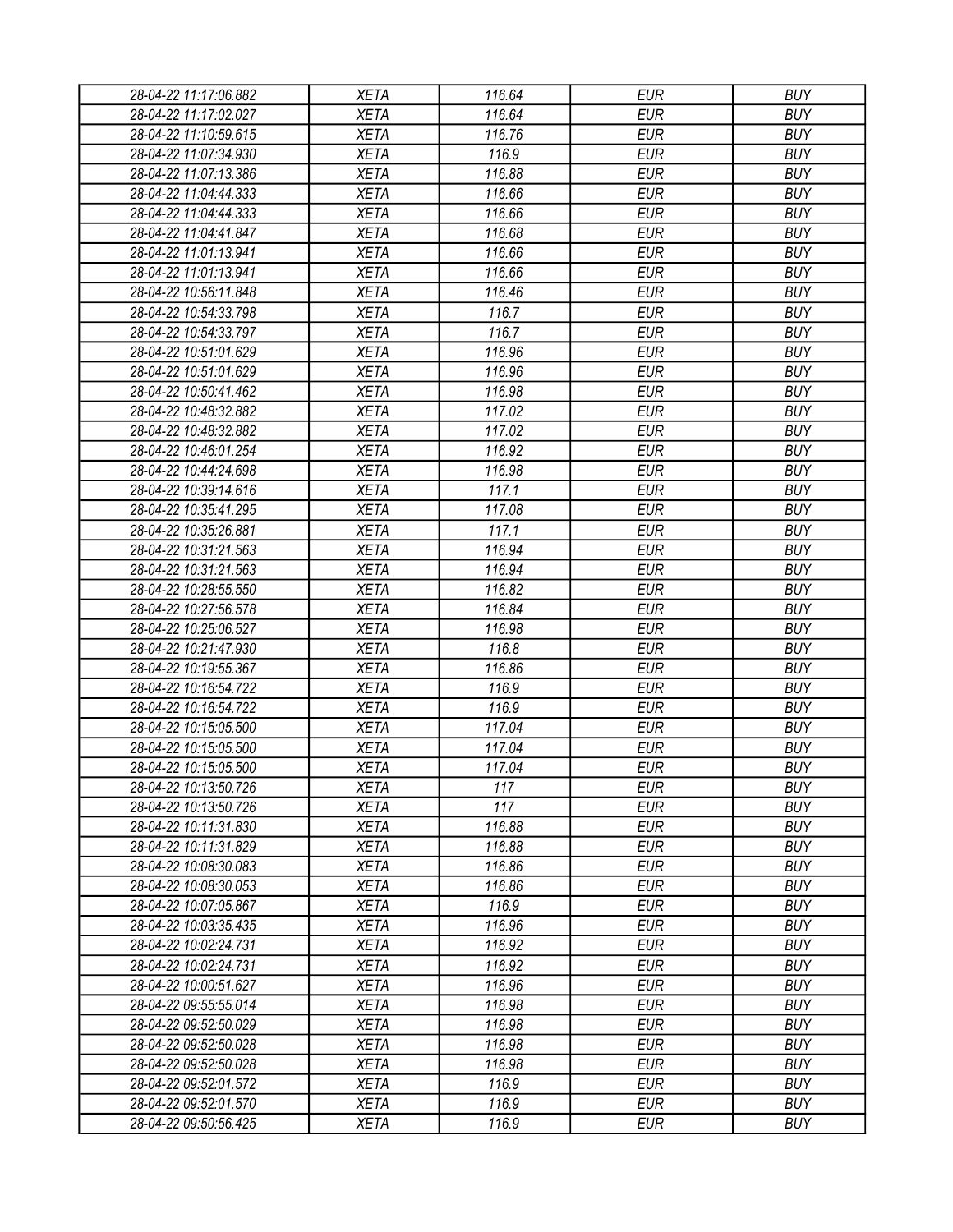| 28-04-22 09:47:44.271 | <b>XETA</b> | 117    | <b>EUR</b> | <b>BUY</b> |
|-----------------------|-------------|--------|------------|------------|
| 28-04-22 09:47:44.272 | <b>XETA</b> | 117    | <b>EUR</b> | <b>BUY</b> |
| 28-04-22 09:46:47.207 | <b>XETA</b> | 117.02 | <b>EUR</b> | <b>BUY</b> |
| 28-04-22 09:46:47.084 | <b>XETA</b> | 117.02 | <b>EUR</b> | <b>BUY</b> |
| 28-04-22 09:46:47.084 | <b>XETA</b> | 117.02 | <b>EUR</b> | <b>BUY</b> |
| 28-04-22 09:43:30.233 | <b>XETA</b> | 116.96 | <b>EUR</b> | <b>BUY</b> |
| 28-04-22 09:43:30.233 | <b>XETA</b> | 116.96 | <b>EUR</b> | <b>BUY</b> |
| 28-04-22 09:40:23.037 | <b>XETA</b> | 116.96 | <b>EUR</b> | <b>BUY</b> |
| 28-04-22 09:36:50.661 | <b>XETA</b> | 116.92 | <b>EUR</b> | <b>BUY</b> |
| 28-04-22 09:34:01.587 | <b>XETA</b> | 117.12 | <b>EUR</b> | <b>BUY</b> |
| 28-04-22 09:34:01.620 | <b>XETA</b> | 117.12 | <b>EUR</b> | <b>BUY</b> |
| 28-04-22 09:34:01.606 | <b>XETA</b> | 117.12 | <b>EUR</b> | <b>BUY</b> |
| 28-04-22 09:34:01.587 | <b>XETA</b> | 117.12 | <b>EUR</b> | <b>BUY</b> |
| 28-04-22 09:31:24.510 | <b>XETA</b> | 116.96 | <b>EUR</b> | <b>BUY</b> |
| 28-04-22 09:29:31.720 | <b>XETA</b> | 116.98 | <b>EUR</b> | <b>BUY</b> |
| 28-04-22 09:29:31.720 | <b>XETA</b> | 116.98 | <b>EUR</b> | <b>BUY</b> |
| 28-04-22 09:26:05.802 | <b>XETA</b> | 117.02 | <b>EUR</b> | <b>BUY</b> |
| 28-04-22 09:24:52.549 | <b>XETA</b> | 116.96 | <b>EUR</b> | <b>BUY</b> |
| 28-04-22 09:21:58.696 | <b>XETA</b> | 116.64 | <b>EUR</b> | <b>BUY</b> |
| 28-04-22 09:20:40.106 | <b>XETA</b> | 116.64 | <b>EUR</b> | <b>BUY</b> |
| 28-04-22 09:20:40.106 | <b>XETA</b> | 116.64 | <b>EUR</b> | <b>BUY</b> |
| 28-04-22 09:18:08.014 | <b>XETA</b> | 116.5  | <b>EUR</b> | <b>BUY</b> |
| 28-04-22 09:16:27.936 | <b>XETA</b> | 116.54 | <b>EUR</b> | <b>BUY</b> |
| 28-04-22 09:16:27.936 | <b>XETA</b> | 116.54 | <b>EUR</b> | <b>BUY</b> |
| 28-04-22 09:14:53.138 | <b>XETA</b> | 116.54 | <b>EUR</b> | <b>BUY</b> |
| 28-04-22 09:13:32.760 | <b>XETA</b> | 116.6  | <b>EUR</b> | <b>BUY</b> |
| 28-04-22 09:13:32.750 | <b>XETA</b> | 116.6  | <b>EUR</b> | <b>BUY</b> |
| 28-04-22 09:10:33.207 | <b>XETA</b> | 116.48 | <b>EUR</b> | <b>BUY</b> |
| 28-04-22 09:08:17.857 | <b>XETA</b> | 116.44 | <b>EUR</b> | <b>BUY</b> |
| 28-04-22 09:07:55.559 | <b>XETA</b> | 116.44 | <b>EUR</b> | <b>BUY</b> |
| 28-04-22 09:03:29.528 | <b>XETA</b> | 116.14 | <b>EUR</b> | <b>BUY</b> |
| 28-04-22 09:03:29.528 | <b>XETA</b> | 116.14 | <b>EUR</b> | <b>BUY</b> |
| 28-04-22 09:02:08.526 | <b>XETA</b> | 116.1  | <b>EUR</b> | <b>BUY</b> |
| 28-04-22 09:02:08.525 | <b>XETA</b> | 116.1  | <b>EUR</b> | <b>BUY</b> |
| 28-04-22 09:02:08.525 | <b>XETA</b> | 116.1  | <b>EUR</b> | <b>BUY</b> |
| 28-04-22 09:02:08.525 | <b>XETA</b> | 116.1  | <b>EUR</b> | <b>BUY</b> |
| 28-04-22 08:58:05.787 | <b>XETA</b> | 116.1  | <b>EUR</b> | <b>BUY</b> |
| 28-04-22 08:55:21.759 | <b>XETA</b> | 116.04 | <b>EUR</b> | <b>BUY</b> |
|                       | <b>XETA</b> | 116.04 | <b>EUR</b> | <b>BUY</b> |
| 28-04-22 08:53:34.989 |             | 116.04 |            | <b>BUY</b> |
| 28-04-22 08:53:34.989 | <b>XETA</b> |        | <b>EUR</b> |            |
| 28-04-22 08:49:21.443 | XETA        | 116    | <b>EUR</b> | <b>BUY</b> |
| 28-04-22 08:49:21.443 | <b>XETA</b> | 116    | <b>EUR</b> | <b>BUY</b> |
| 28-04-22 08:47:36.635 | <b>XETA</b> | 115.92 | <b>EUR</b> | <b>BUY</b> |
| 28-04-22 08:46:25.211 | <b>XETA</b> | 115.88 | <b>EUR</b> | <b>BUY</b> |
| 28-04-22 08:46:25.211 | <b>XETA</b> | 115.88 | <b>EUR</b> | <b>BUY</b> |
| 28-04-22 08:45:03.320 | <b>XETA</b> | 115.96 | <b>EUR</b> | <b>BUY</b> |
| 28-04-22 08:41:23.631 | <b>XETA</b> | 115.98 | <b>EUR</b> | <b>BUY</b> |
| 28-04-22 08:41:23.631 | <b>XETA</b> | 115.98 | <b>EUR</b> | <b>BUY</b> |
| 28-04-22 08:40:06.433 | <b>XETA</b> | 116    | <b>EUR</b> | <b>BUY</b> |
| 28-04-22 08:38:11.914 | <b>XETA</b> | 116    | <b>EUR</b> | <b>BUY</b> |
| 28-04-22 08:38:11.913 | <b>XETA</b> | 116    | <b>EUR</b> | <b>BUY</b> |
| 28-04-22 08:38:11.913 | <b>XETA</b> | 116    | <b>EUR</b> | <b>BUY</b> |
| 28-04-22 08:37:10.031 | <b>XETA</b> | 115.8  | <b>EUR</b> | <b>BUY</b> |